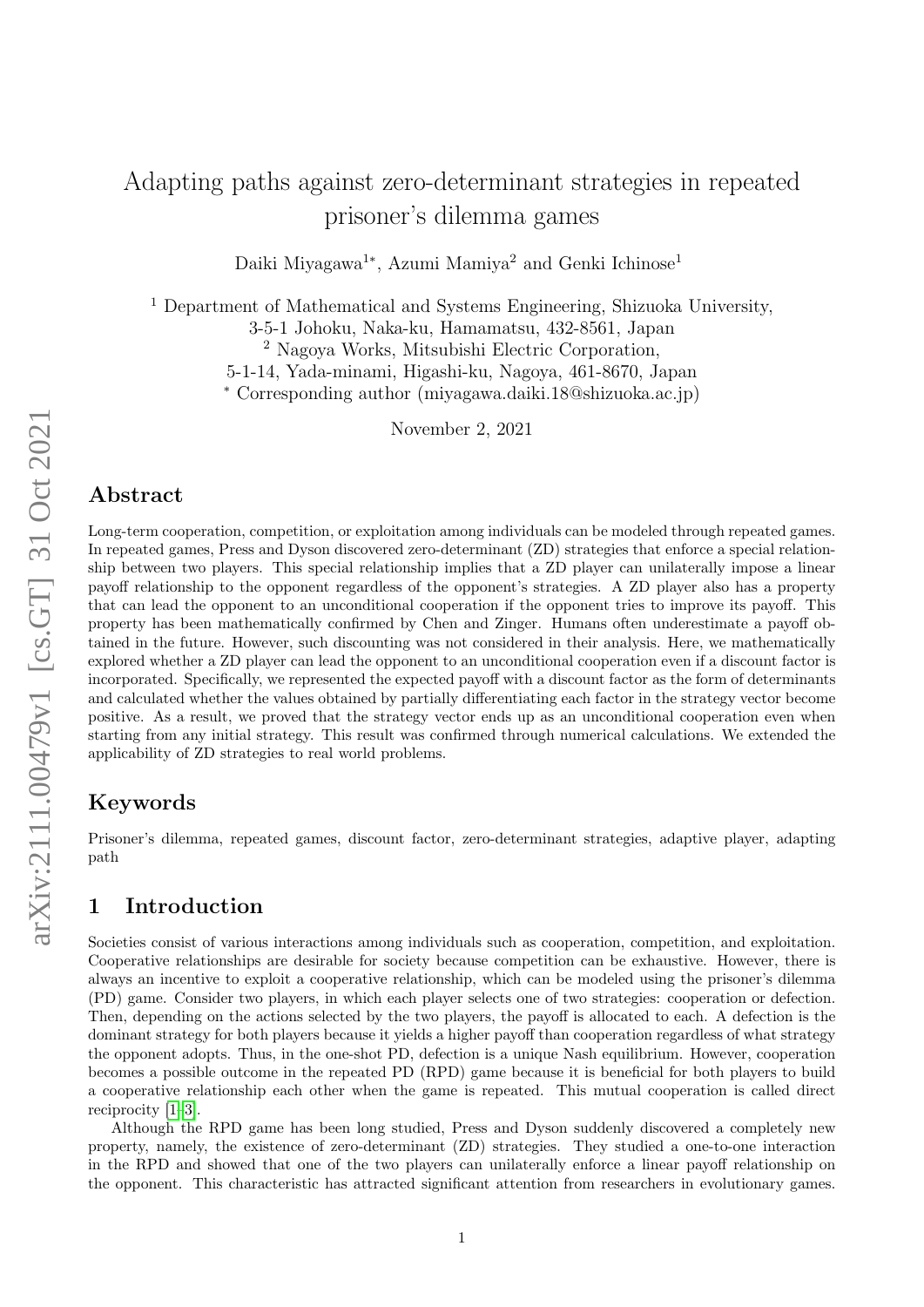Thus, ZD strategies have been studied in the context of evolutionary games [\[4–](#page-21-2)[18\]](#page-22-0). In addition to evolutionary games, ZD strategies have been studied from various directions. Examples include games with observation errors [\[19,](#page-22-1) [20\]](#page-22-2), multiplayer games [\[12,](#page-21-3) [21](#page-22-3)[–25\]](#page-22-4), continuous action spaces [\[23,](#page-22-5) [24,](#page-22-6) [26,](#page-22-7) [27\]](#page-22-8), alternating games [\[27\]](#page-22-8), asymmetric games [\[28\]](#page-22-9), animal contests [\[29\]](#page-22-10), human reactions to computerized ZD strategies [\[30,](#page-22-11) [31\]](#page-22-12), and human-human experiments [\[23,](#page-22-5) [32,](#page-22-13) [33\]](#page-22-14).

Among the various ZD strategies, of particular interest are the so-called Equalizer, Extortion [\[34\]](#page-22-15), and Generous strategies [\[16\]](#page-21-4). Equalizer can fix the opponent's payoff [\[34\]](#page-22-15). Extortion never results in a loss to any opponent in a one-to-one competition in terms of the expected payoffs. However, Generous strategies always obtain lower payoffs than that of the opponent, with the exception of mutual cooperation [\[16\]](#page-21-4). Extortion and Generous strategies are included as positively correlated ZD (pcZD) strategies [\[8\]](#page-21-5).

In addition to a linear payoff relationship, ZD strategies are known to impose the following to the opponent. That is, when the opponent player tries to improve its own payoff, the opponent is led in an unconditional cooperation [\[34\]](#page-22-15). This property was predicted by Press and Dyson, and was numerically confirmed. Later, Chen and Zinger mathematically proved that this prediction is true in a subset of the RPD games [\[8\]](#page-21-5). However, this situation is the simplest case. In reality, payoffs obtained in the future are underestimated. Thus, it is quite natural to incorporate a discount factor into the model. Some studies have revealed the existence of ZD strategies with a discount factor [\[26,](#page-22-7) [27,](#page-22-8) [35–](#page-22-16)[37\]](#page-22-17). Hence, in this study, we incorporate a discount factor into the model and explore whether the opponent is led to an unconditional cooperation. As a result, we first show that the expected payoffs between the two players are represented by the form of determinants. Then, using a similar technique as Chen and Zinger, we mathematically show that this is true.

### 2 Model

We consider the symmetric two-player (X and Y) RPD game. Player  $i \in \{X, Y\}$  either cooperates (C) or defects (D) at each round. Such action is depicted as  $a_i \in \{C, D\}$ . Then, X (Y) obtains payoff  $u_X(u_Y)$  depending on the set of actions between X and Y ( $\mathbf{a} = (a_X, a_Y)$ ):  $u_X(\mathbf{a}) = R$  and  $u_Y(\mathbf{a}) = R$  for  $\mathbf{a} = (C, C)$ ;  $u_X(\mathbf{a}) = S$ and  $u_Y(a) = T$  for  $a = (C, D);$   $u_X(a) = T$  and  $u_Y(a) = S$  for  $a = (D, C);$  and  $u_X(a) = P$  and  $u_Y(a) = P$  for  $\mathbf{a} = (D, D)$ . We can represent these payoffs through the following payoff matrix (row,  $a_X$ ; column,  $a_Y$ ):

<span id="page-1-1"></span>
$$
\begin{array}{ccc}\nC & D \\
C & (R, R) & (S, T) \\
D & (T, S) & (P, P)\n\end{array}
$$
\n(1)

The RPD game is defined by the following conditions:

$$
S < P < R < T, \ T + S < 2R. \tag{2}
$$

Here, we set  $(R, P) = (1, 0)$  to reduce the number of variables while keeping the relationship of Eq. [\(2\)](#page-1-0). Consequently, Eqs. [\(1\)](#page-1-1) and [\(2\)](#page-1-0) are respectively modified into the following:

<span id="page-1-0"></span>
$$
\begin{array}{ccc}\nC & D \\
C & (1,1) & (S,T) \\
D & (T, S) & (0,0)\n\end{array}
$$
\n(3)

$$
S < 0, \ 1 < T, \ T + S < 2. \tag{4}
$$

We consider memory-1 strategies. Memory-1 strategies use the actions of both players at round  $r - 1$  to make their decisions at round r. We express a memory-1 strategy as a 5-tuple. The strategy of player  $X$  is

$$
\boldsymbol{p} = (p_0; p_1, p_2, p_3, p_4),\tag{5}
$$

where  $0 \leq p_i \leq 1$   $(j \in \{0, 1, 2, 3, 4\})$ . In addition,  $p_1$  is the cooperation probability for the current round when  $a = (C, C)$  at the last round;  $p_2$ ,  $p_3$ , and  $p_4$  correspond to  $(C, D)$ ,  $(D, C)$ , and  $(D, D)$ , respectively; and  $p_0$  is the cooperation probability at the first round. As with player  $X$ , we define the strategy of player  $Y$  as below:

$$
\boldsymbol{q} = (q_0; q_1, q_2, q_3, q_4), \tag{6}
$$

where  $0 \le q_j \le 1$   $(j \in \{0, 1, 2, 3, 4\})$ . In addition,  $q_1$ ,  $q_2$ ,  $q_3$ , and  $q_4$  correspond to  $a = (C, C)$ ,  $(D, C)$ ,  $(C, D)$ , and  $(D,D)$ , respectively, and  $q_0$  is the cooperation probability at the first round.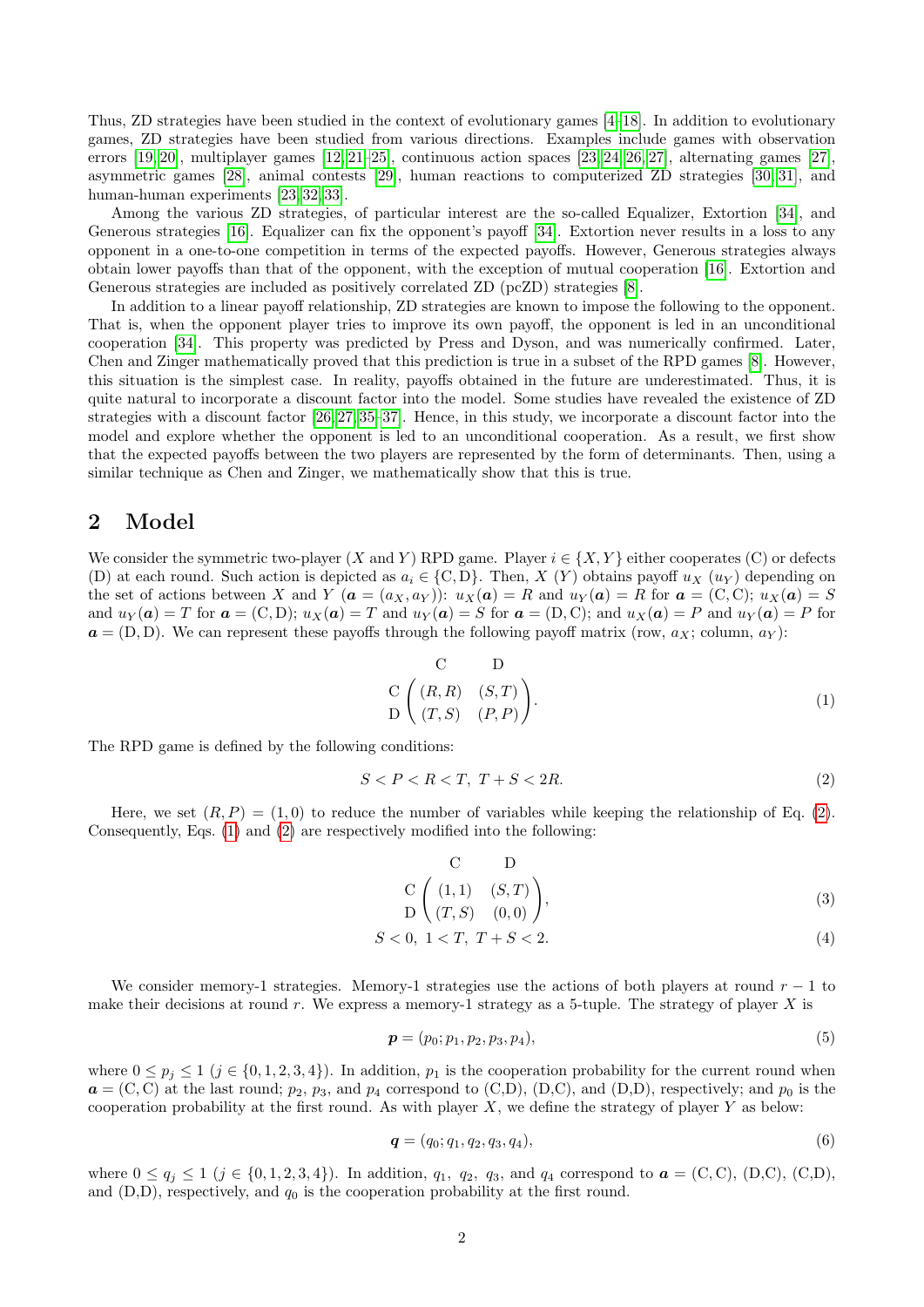We define the stochastic state of two players at round r as  $v(r) = (v_1(r), v_2(r), v_3(r), v_4(r))$ , where  $v_1$ ,  $v_2$ ,  $v_3$ , and  $v_4$  correspond to  $\boldsymbol{a} = (C, C), (C, D), (D, C),$  and  $(D, D)$ , respectively. Using this, we derive the expected payoff at round r for player i as  $\mathbf{v}(r)\mathbf{S}_i$ , where  $\mathbf{S}_i$  is the payoff vector, such that  $\mathbf{S}_X = (1, S, T, 0)^T$ and  $S_Y = (1, T, S, 0)^T$ . Defining  $s_i$  as the average payoff per game, we obtain

<span id="page-2-0"></span>
$$
s_i = (1 - \delta) \sum_{r=0}^{\infty} \delta^r \boldsymbol{v}(r) \boldsymbol{S}_i,
$$
\n<sup>(7)</sup>

where  $\delta \in (0, 1)$  is the discount factor, which means that the payoffs obtained in the future are underestimated.

The initial stochastic state is  $v(0) = (p_0q_0, p_0(1 - q_0), (1 - p_0)q_0, (1 - p_0)(1 - q_0))$ . The transition matrix M from the last round to the current round is given by the following:

$$
M = \begin{pmatrix} p_1 q_1 & p_1 (1 - q_1) & (1 - p_1) q_1 & (1 - p_1) (1 - q_1) \\ p_2 q_3 & p_2 (1 - q_3) & (1 - p_2) q_3 & (1 - p_2) (1 - q_3) \\ p_3 q_2 & p_3 (1 - q_2) & (1 - p_3) q_2 & (1 - p_3) (1 - q_2) \\ p_4 q_4 & p_4 (1 - q_4) & (1 - p_4) q_4 & (1 - p_4) (1 - q_4) \end{pmatrix}.
$$
 (8)

We then obtain  $\mathbf{v}(r) = \mathbf{v}(0)M^r$  at round r. Thus, substituting it for  $\mathbf{v}(r)$  in Eq. [\(7\)](#page-2-0), we obtain

$$
s_i = (1 - \delta)\boldsymbol{v}(0) \sum_{r=0}^{\infty} (\delta M)^r \mathbf{S}_i
$$
  
=  $(1 - \delta)\boldsymbol{v}(0)(\mathbf{I} - \delta M)^{-1}\mathbf{S}_i,$  (9)

where I is the  $4 \times 4$  identity matrix. Define the mean distribution of  $v(r)$  as  $v^T \equiv (1 - \delta)v(0)(I - \delta M)^{-1}$ . In [\[38\]](#page-22-18), the authors showed  $\mathbf{v}(0) = \mathbf{v}^T M_0$ , where  $M_0$  is below:

$$
M_0 = \begin{pmatrix} p_0 q_0 & p_0 (1 - q_0) & (1 - p_0) q_0 & (1 - p_0) (1 - q_0) \\ p_0 q_0 & p_0 (1 - q_0) & (1 - p_0) q_0 & (1 - p_0) (1 - q_0) \\ p_0 q_0 & p_0 (1 - q_0) & (1 - p_0) q_0 & (1 - p_0) (1 - q_0) \\ p_0 q_0 & p_0 (1 - q_0) & (1 - p_0) q_0 & (1 - p_0) (1 - q_0) \end{pmatrix}.
$$
 (10)

We then obtain  $v^T = (1 - \delta)v^T M_0(I - \delta M)^{-1}$ . Multiplying both sides of the equation by  $I - \delta M$  from the right, we obtain  $\mathbf{v}^T(\mathbf{I} - \delta M) = (1 - \delta)\mathbf{v}^T M_0$ . Therefore, we obtain  $\mathbf{v}^T M' = \mathbf{0}$ , where  $M' \equiv \delta M + (1 - \delta)M_0 - \mathbf{I}$ . Because this equation is the same style as Eq. (1) in [\[34\]](#page-22-15), we can derive the inner product between the arbitrary vector  $\boldsymbol{f} = (f_1, f_2, f_3, f_4)^T$  and the forth column vector  $\boldsymbol{u}$  of  $M'$ :

$$
\boldsymbol{u} \cdot \boldsymbol{f} = \det \begin{pmatrix} -1 + \delta p_1 q_1 + (1 - \delta) p_0 q_0 & -1 + \delta p_1 + (1 - \delta) p_0 & -1 + \delta q_1 + (1 - \delta) q_0 & f_1 \\ \delta p_2 q_3 + (1 - \delta) p_0 q_0 & -1 + \delta p_2 + (1 - \delta) p_0 & \delta q_3 + (1 - \delta) q_0 & f_3 \\ \delta p_3 q_2 + (1 - \delta) p_0 q_0 & \delta p_3 + (1 - \delta) p_0 & -1 + \delta q_2 + (1 - \delta) q_0 & f_2 \\ \delta p_4 q_4 + (1 - \delta) p_0 q_0 & \delta p_4 + (1 - \delta) p_0 & \delta q_4 + (1 - \delta) q_0 & f_4 \end{pmatrix} . \tag{11}
$$

From Eq. [\(11\)](#page-2-1), we represent the average expected payoff  $s_i$  as follows:

<span id="page-2-1"></span>
$$
s_i = \boldsymbol{v} \cdot \boldsymbol{S}_i = \frac{\boldsymbol{u} \cdot \boldsymbol{S}_i}{\boldsymbol{u} \cdot \boldsymbol{1}_4},\tag{12}
$$

where  $\mathbf{1}_4 = (1, 1, 1, 1)^T$ . Here, because we focus on player Y's strategy q, we define  $D(p, q, f)$  by exchanging the second row with the third row of Eq. [\(11\)](#page-2-1), as shown below:

$$
D(\mathbf{p}, \mathbf{q}, \mathbf{f}) = -\mathbf{u} \cdot \mathbf{f}
$$
  
= det 
$$
\begin{pmatrix} -1 + \delta p_1 q_1 + (1 - \delta) p_0 q_0 & -1 + \delta p_1 + (1 - \delta) p_0 & -1 + \delta q_1 + (1 - \delta) q_0 & f_1 \\ \delta p_3 q_2 + (1 - \delta) p_0 q_0 & \delta p_3 + (1 - \delta) p_0 & -1 + \delta q_2 + (1 - \delta) q_0 & f_2 \\ \delta p_2 q_3 + (1 - \delta) p_0 q_0 & -1 + \delta p_2 + (1 - \delta) p_0 & \delta q_3 + (1 - \delta) q_0 & f_3 \\ \delta p_4 q_4 + (1 - \delta) p_0 q_0 & \delta p_4 + (1 - \delta) p_0 & \delta q_4 + (1 - \delta) q_0 & f_4 \end{pmatrix}.
$$
 (13)

Thus, we obtain

<span id="page-2-2"></span>
$$
s_i = \frac{D(\mathbf{p}, \mathbf{q}, \mathbf{S}_i)}{D(\mathbf{p}, \mathbf{q}, \mathbf{1}_4)}.\tag{14}
$$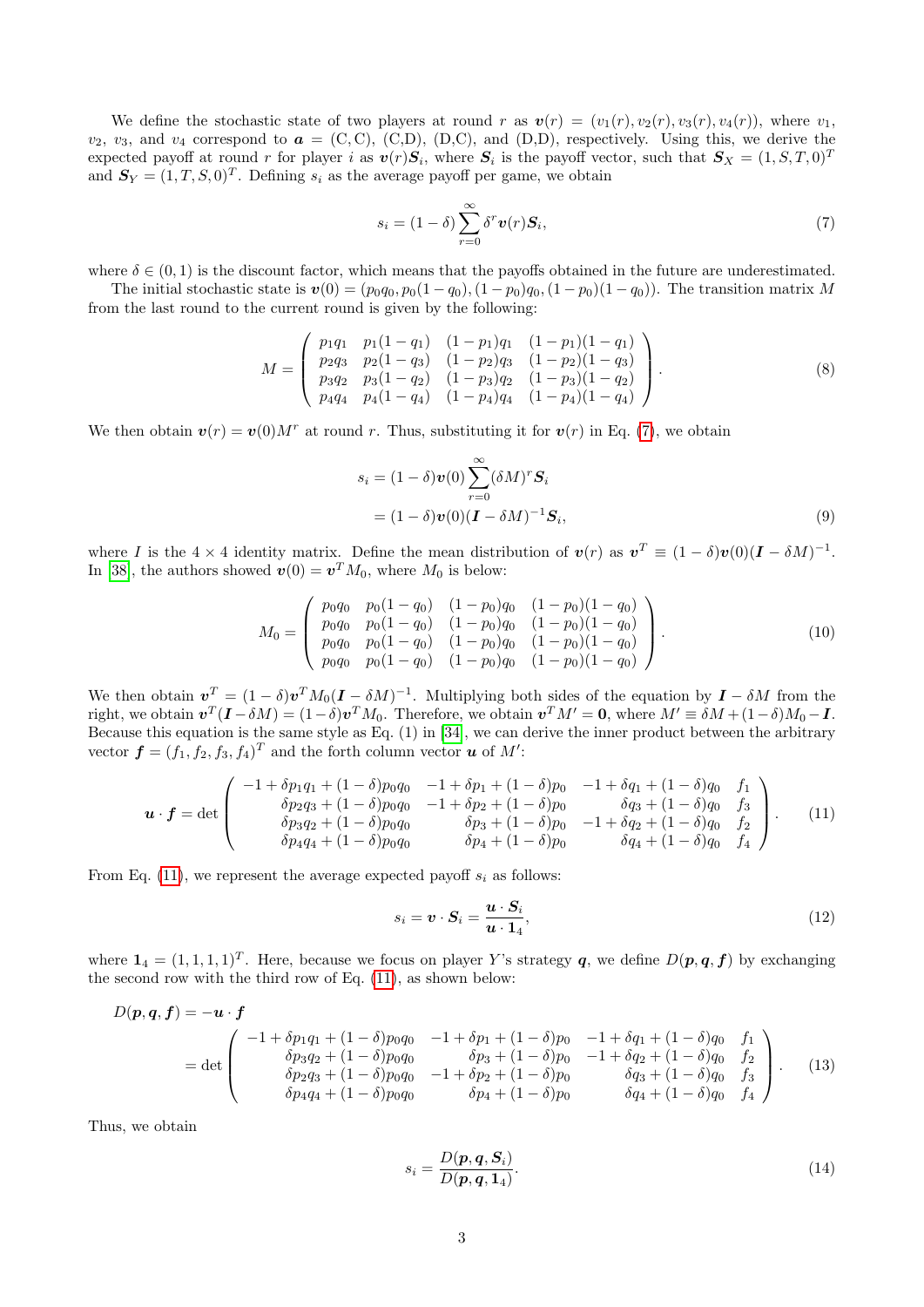If player X's strategy **p** is a zero-determinant strategy,  $\alpha s_X + \beta s_Y + \gamma = 0$  is satisfied for any **q** in player Y. Therefore, we obtain the following four equations as ZD strategies:

$$
-1 + \delta p_1 + (1 - \delta)p_0 = \alpha + \beta + \gamma,
$$
\n(15)

$$
-1 + \delta p_2 + (1 - \delta)p_0 = \alpha S + \beta T + \gamma,
$$
\n<sup>(16)</sup>

$$
\delta p_3 + (1 - \delta)p_0 = \alpha T + \beta S + \gamma,\tag{17}
$$

<span id="page-3-9"></span><span id="page-3-3"></span><span id="page-3-2"></span><span id="page-3-1"></span><span id="page-3-0"></span>
$$
\delta p_4 + (1 - \delta)p_0 = \gamma. \tag{18}
$$

Calculating  $(16) + (17) - 2 \times (18) - ((15) - (18))(T + S)$  $(16) + (17) - 2 \times (18) - ((15) - (18))(T + S)$  $(16) + (17) - 2 \times (18) - ((15) - (18))(T + S)$  $(16) + (17) - 2 \times (18) - ((15) - (18))(T + S)$  $(16) + (17) - 2 \times (18) - ((15) - (18))(T + S)$  $(16) + (17) - 2 \times (18) - ((15) - (18))(T + S)$  $(16) + (17) - 2 \times (18) - ((15) - (18))(T + S)$  $(16) + (17) - 2 \times (18) - ((15) - (18))(T + S)$ , we obtain the relational expression as follows:

$$
\delta p_2 + \delta p_3 = 1 + 2\delta p_4 - (1 - \delta p_1 + \delta p_4)(T + S). \tag{19}
$$

If  $\alpha \neq 0$ , we can transform Eqs. [\(15\)](#page-3-3)–[\(18\)](#page-3-2) by substituting  $\alpha = \phi$ ,  $\beta = -\phi\chi$ , and  $\gamma = \phi(\chi - 1)\kappa$  as below:

$$
\delta p_1 + (1 - \delta) p_0 = 1 - \phi(\chi - 1)(1 - \kappa),\tag{20}
$$

$$
\delta p_2 + (1 - \delta)p_0 = 1 - \phi(\chi T - S - (\chi - 1)\kappa),\tag{21}
$$

$$
\delta p_3 + (1 - \delta)p_0 = \phi(T - \chi S + (\chi - 1)\kappa),\tag{22}
$$

$$
\delta p_4 + (1 - \delta)p_0 = \phi(\chi - 1)\kappa. \tag{23}
$$

Now, we can rewrite  $\alpha s_X + \beta s_Y + \gamma = 0$  using  $\chi$  and  $\kappa$  as below:

<span id="page-3-7"></span><span id="page-3-6"></span><span id="page-3-5"></span><span id="page-3-4"></span>
$$
s_X - \kappa = \chi(s_Y - \kappa). \tag{24}
$$

If player X is a positively correlated ZD strategy  $(\chi \geq 1)$ , we obtain the following relational expressions by comparing Eqs.  $(20)$  and  $(21)$ , and Eqs.  $(22)$  and  $(23)$ , respectively, as follows:

$$
p_1 > p_2, p_3 > p_4,
$$
  
\n
$$
\therefore p_1, \hat{p_2}, p_3, \hat{p_4} > 0,
$$
\n(25)

where  $\hat{x} \equiv 1 - x$ . In [\[38\]](#page-22-18), the authors show that the smaller  $\delta$  is, the narrower the existence range of the pcZD strategy. Therefore, we restrict the range of  $\delta$  as  $\delta_c < \delta < 1$ , where  $\delta_c$  is the largest  $\delta$  at which the pcZD strategy cannot exist. According to Eq. (27) in [\[38\]](#page-22-18),  $\delta_c$  is given by

$$
\delta_c = \max\left(\frac{T-1}{T}, \frac{-S}{1-S}\right) > 0. \tag{26}
$$

#### 3 Result

We focus on the opponent facing a ZD player. The opponent tries to improve its payoff by changing its strategy, which we call an *adaptive player*. Moreover, we also define an *adapting path* as the locus in which the adaptive player changes its strategy from the initial strategy until it can no longer improve its payoff:

<span id="page-3-8"></span>**Definition 1** An adapting path of an adaptive player is the smooth map  $\lambda : [0, \tau] \to [0, 1]^5$  ( $\tau \in \mathbb{R}$ ), such that

(A1)  $s_Y(\lambda(t_1)) < s_Y(\lambda(t_2))$   $(0 \le t_1 < t_2 \le \tau);$ (A2) There is no smooth map  $\tilde{\lambda}: [0, \tilde{\tau}] \to [0, 1]^5$  where  $\lambda([0, \tau]) = \tilde{\lambda}([0, \tilde{\tau}'])$  for  $\tilde{\tau}' < \tilde{\tau}$  satisfying (A1).

We interpret  $\tau$  and  $\lambda$  as a time variable and strategy vector, respectively. Then, an adapting path  $\lambda([0, \tau])$ depicts the locus of the strategy vector defined from  $t = 0$  to  $\tau$ . (A1) indicates that the function s<sub>Y</sub> (payoff variable) increases as time passes. (A2) shows that the adapting path cannot extend further beyond the last time  $\tau$ . Thus, the locus, which ends at a point which it can still improve  $s_Y$ , is not an adapting path.

Here, we prove the following theorem for all adapting paths for a case in which the adaptive player faces the pcZD strategies: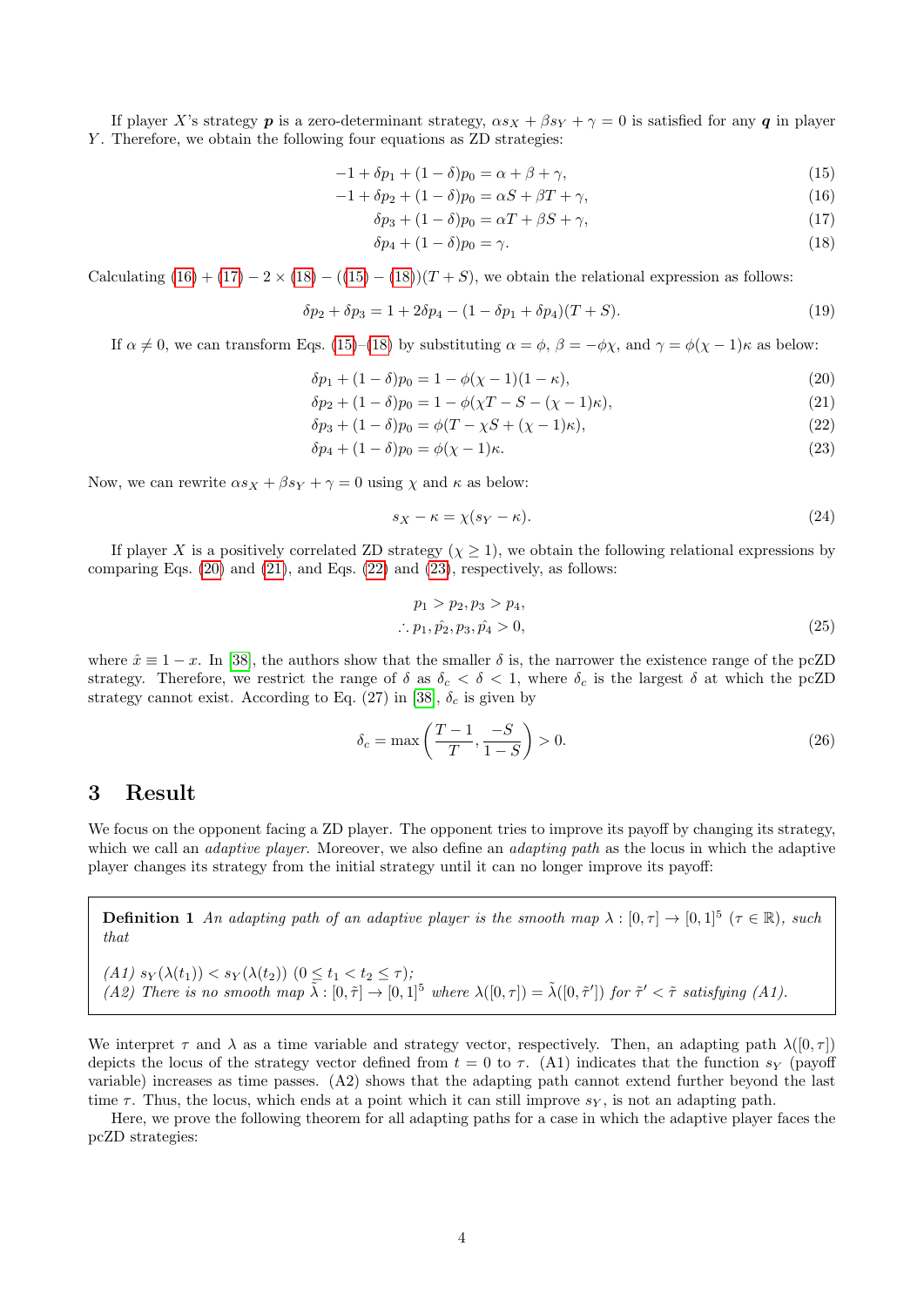**Theorem 1** Assume that player X uses a pcZD strategy and player Y is the adaptive player facing with X. For the RPD games with discount factor  $\delta$  ( $\delta_c < \delta < 1$ ), we use the following payoff relationships:

<span id="page-4-2"></span>
$$
S < 0, \ 1 < T, \ \ 0 < T + S < 2,\tag{27}
$$

which have more limited conditions than the ordinary RPD games owing to  $0 < T + S$ . Under this assumption, all adapting paths with any initial q lead Y to a strategy with  $(q_0, q_1, q_2) = (1, 1, 1)$ if  $p_0 < 1$  or  $p_1 < 1$ , or with  $(q_0, q_1) = (1, 1)$  if  $(p_0, p_1) = (1, 1)$ .

We describe the outline of our proof. First, we calculate the partial derivatives of  $s_Y$  for  $q_i$   $(j \in \{0, 1, 2, 3, 4\})$ and check their signs to know how to improve  $s_Y$ . Instead of using  $s_Y$ , we actually use  $\partial s_X/\partial q_i$  to simplify the equation because the sign of  $\partial s_X/\partial q_i$  is equal to that of  $\partial s_Y/\partial q_i$  owing to the positive linear relationship between  $s_Y$  and  $s_X$ .

The important point proving this main theorem is expressing  $s_X$  as a form of determinants which include discount factor  $\delta$  (shown in Eq. [\(14\)](#page-2-2)). This expression allows us to factorize  $\partial s_X/\partial q_i$  using the method in [\[8\]](#page-21-5). Thus, it is sufficient to examine the corner cases of  $q$  to check the sign of each factor because each factor is linear to some elements of  $q_i$ .

As the result of calculations, we found that (1)  $\partial s_Y / \partial q_\ell \geq 0$  ( $\ell \in \{1, 2, 3, 4\}$ ) for every q, whereas (2)  $\partial s_Y / \partial q_0$ occasionally becomes less than 0. Through (1),  $q_\ell$  can increase regardless of  $q_0$  until every  $q_\ell$  reaches a value of 1 or its partial derivative reaches zero. We regard this state as a *relay state*, at which we found that  $\partial s_Y / \partial q_0 > 0$ . From this relay state,  $q_0$  also increases, then finally stops at strategies that satisfy  $(q_0, q_1, q_2) = (1, 1, 1)$  or  $(p_0, p_1, q_0, q_1) = (1, 1, 1, 1)$ . These strategies correspond to the final state of all adapting paths.

### 4 Proof

To know where the destination of every adapting path is, we must derive how  $q$  should be changed to improve sy. It is then effective to examine the signs of partial derivatives of sy for  $q_i$  (j  $\in \{0, 1, 2, 3, 4\}$ ). We use  $\partial s_X/\partial q_i$  because we can factorize it into a few simple factors. Note that the sign of  $\partial s_X/\partial q_i$  is equal to that of  $\partial s_Y/\partial q_j$  ( $\partial s_Y/\partial q_j \propto \partial s_X/\partial q_j$ ) because there is a positively correlation between  $s_X$  and  $s_Y$  owing to a pcZD strategy of player X.

Using the quotient rule, the equation of partial derivatives of  $s<sub>X</sub>$  is transformed into the following form:

$$
\frac{\partial s_X}{\partial q_j} = \frac{\partial}{\partial q_j} \left( \frac{D(\boldsymbol{p}, \boldsymbol{q}, \boldsymbol{S}_X)}{D(\boldsymbol{p}, \boldsymbol{q}, \boldsymbol{1}_4)} \right)
$$
  
= 
$$
\frac{D(\boldsymbol{p}, \boldsymbol{q}, \boldsymbol{1}_4) \cdot \frac{\partial D(\boldsymbol{p}, \boldsymbol{q}, \boldsymbol{S}_X)}{\partial q_j} - \frac{\partial D(\boldsymbol{p}, \boldsymbol{q}, \boldsymbol{1}_4)}{\partial q_j} \cdot D(\boldsymbol{p}, \boldsymbol{q}, \boldsymbol{S}_X)}{D(\boldsymbol{p}, \boldsymbol{q}, \boldsymbol{1}_4)^2};
$$

$$
\therefore D(\mathbf{p}, \mathbf{q}, \mathbf{1}_4)^2 \frac{\partial s_X}{\partial q_j} = D(\mathbf{p}, \mathbf{q}, \mathbf{1}_4) \cdot \frac{\partial D(\mathbf{p}, \mathbf{q}, \mathbf{S}_X)}{\partial q_j} - \frac{\partial D(\mathbf{p}, \mathbf{q}, \mathbf{1}_4)}{\partial q_j} \cdot D(\mathbf{p}, \mathbf{q}, \mathbf{S}_X)
$$

$$
= \det \begin{pmatrix} D(\mathbf{p}, \mathbf{q}, \mathbf{1}_4) & D(\mathbf{p}, \mathbf{q}, \mathbf{S}_X) \\ \frac{\partial D(\mathbf{p}, \mathbf{q}, \mathbf{1}_4)}{\partial q_j} & \frac{\partial D(\mathbf{p}, \mathbf{q}, \mathbf{S}_X)}{\partial q_j} \end{pmatrix} .
$$
(28)

Based on Eq. [\(28\)](#page-4-0), to obtain the sign of  $\partial s_X/\partial q_i$ , we found that we must verify the existence of singularities of  $s_X$ , and then examine the sign on the right-hand side (RHS) of Eq. [\(28\)](#page-4-0).

We factorized the RHS of Eq. [\(28\)](#page-4-0) for simplification. For  $\ell \in \{1, 2, 3, 4\}$ , the RHS is factorized as below using the transformation proposed in [\[8\]](#page-21-5):

<span id="page-4-1"></span><span id="page-4-0"></span>
$$
D(\boldsymbol{p}, \boldsymbol{q}, \mathbf{1}_4)^2 \frac{\partial s_X}{\partial q_\ell} = \delta(\dot{p}_2 - \dot{p}_1 S + \delta p_4 (1 - S)) \langle M_\ell \rangle \mathfrak{d}_\ell,\tag{29}
$$

where  $\langle M_\ell \rangle$  is the determinant eliminated the  $\ell$ th row and the fourth column from  $D(p, q, f)$  and  $\mathfrak{d}_\ell$  is also a determinant (we show the derivation of  $\mathfrak{d}_{\ell}$  in Appendix [A\)](#page-14-0).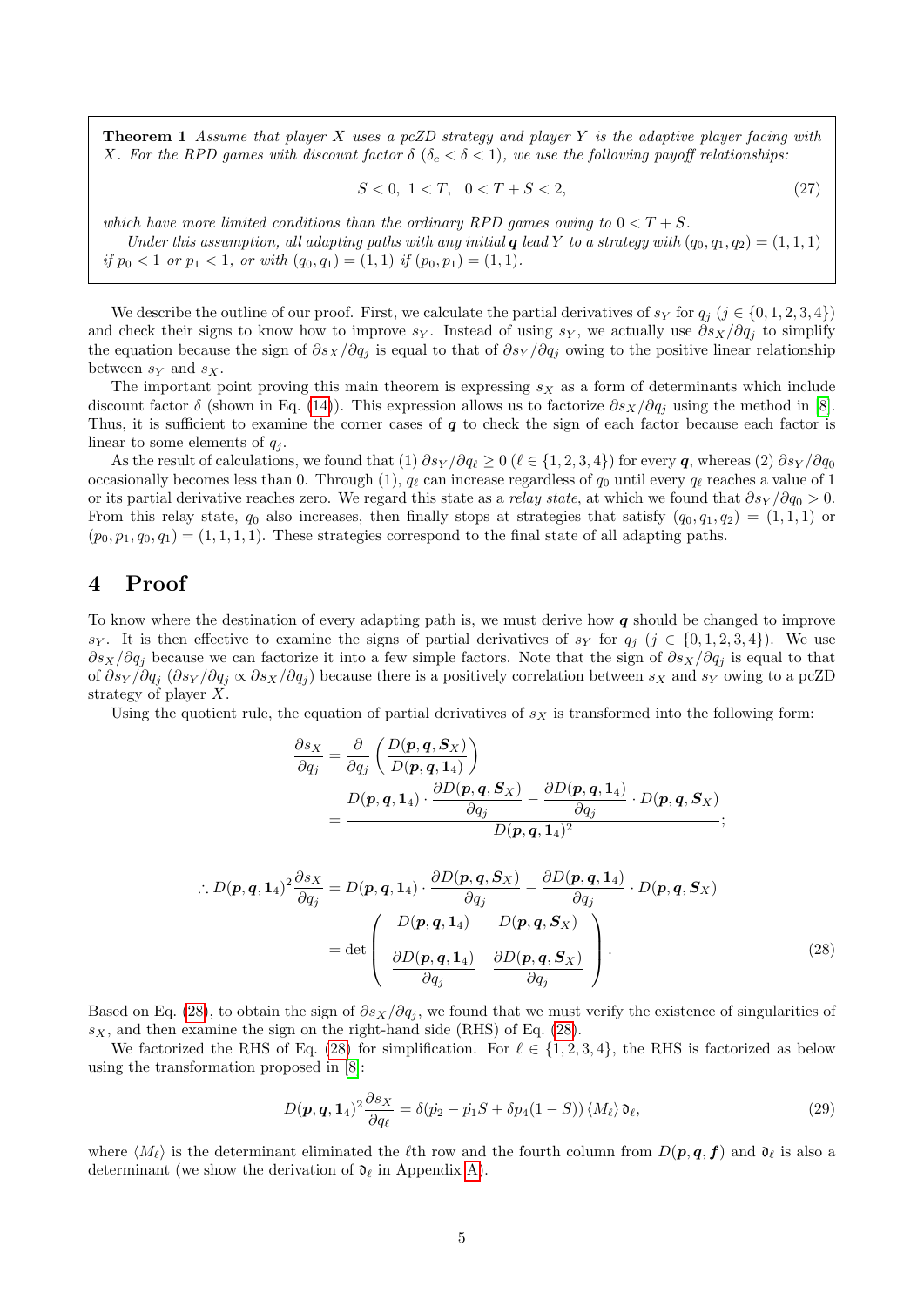| $(q_1, q_2)$ | $(q_3, q_4)$                                          |                                                                                                              |                                                                                                       |                                                                                                              |
|--------------|-------------------------------------------------------|--------------------------------------------------------------------------------------------------------------|-------------------------------------------------------------------------------------------------------|--------------------------------------------------------------------------------------------------------------|
|              | (0,0)                                                 | (0,1)                                                                                                        | (1,0)                                                                                                 | $\scriptstyle{(1,1)}$                                                                                        |
| (0,0)        | $\dot{p_2} + \delta p_4$                              | $\delta^2 p_1 p_4 + (1+\delta) p_2$<br>$+\delta^2 p_3 \hat{p_4}$                                             | $\ddot{p_1}p_2 + \hat{p_2}\ddot{p_3}$<br>$+\delta(1+\delta)p_4$                                       | $(1+\delta)(1-\delta^2(p_1-p_3)(p_2-p_4))$                                                                   |
| (0,1)        | $(\dot{p_2} + \delta p_4)(\delta p_3 + \hat{\delta})$ | $\delta^3 p_1 p_3$<br>$+p_2(p_4+\delta(1+\delta)p_3)$<br>$+\delta^2\hat{\delta}p_1p_4$                       | $\delta p_1 p_3$<br>$+\delta(\ddot{p_2}+\delta(1+\delta)p_3)p_4$<br>$+\hat{\delta}(1-\delta^2p_1p_2)$ | $\hat{\delta}(1+\delta) + \delta^2 p_1 \hat{p_2}$<br>$+\delta^2 \hat{p_1} \hat{p_4} + \delta (1+\delta) p_3$ |
| (1,0)        | $\dot{p_1}(p_2 + \delta p_4)$                         | $\dot{p_1}\{(1+\delta)\dot{p_2}+\delta^2p_3\}$<br>$+\delta^2(\delta \hat{p_2} + \hat{\delta} \hat{p_3}) p_4$ | $\dot{p_1}(\dot{p_3} + \delta(1+\delta)p_4)$<br>$+\delta^3 p_2 p_4$<br>$+\delta^2\hat{\delta}p_2p_3$  | $(1+\delta)\dot{p_1}$<br>$+\delta^2 p_2 p_3 + \delta^2 \hat{p_3} p_4$                                        |
| (1,1)        | $\hat{\delta}(p_2+\delta p_4)(p_1+\delta p_3)$        | $(p_1 + \delta p_3)p_2$                                                                                      | $(\dot{p_1} + \delta p_3)(\delta p_4 + \hat{\delta})$                                                 | $\dot{p_1} + \delta p_3$                                                                                     |

<span id="page-5-1"></span>Table 1: Values of the determinant  $D(p, q, 1)$  at the corners of  $[0, 1]^4$ ;  $\hat{x} \equiv 1 - x$ ,  $\dot{p}_i \equiv 1 - \delta p_i$ ,  $\ddot{p}_i \equiv 1 - \delta^2 p_i$ .

However, for  $q_0$ , the RHS is factorized as follows:

<span id="page-5-4"></span>
$$
D(\mathbf{p}, \mathbf{q}, \mathbf{1}_4) \frac{\partial s_X}{\partial q_0} = (1 - \delta)(\dot{p}_2 - \dot{p}_1 S + \delta p_4 (1 - S)) \mathfrak{d}_0,
$$
\n(30)

where  $\mathfrak{d}_0$  is also the determinant (shown in Appendix [A\)](#page-14-0).

Initially, we confirm the existence of singularities of  $s_X$  by examining  $D(p, q, 1<sub>4</sub>) = 0$ . We apply the following operations to  $D(p, q, 1_4)$  for simplification: Subtract the fourth column multiplied by  $(1 - \delta)p_0q_0$  from the first column, subtract the fourth column multiplied by  $(1-\delta)p_0$  from the second column, subtract the fourth column multiplied by  $(1 - \delta)q_0$  from the third column. We then obtain the following:

$$
D(\mathbf{p}, \mathbf{q}, \mathbf{1}_4) = \det \begin{pmatrix} -1 + \delta p_1 q_1 & -1 + \delta p_1 & -1 + \delta q_1 & 1 \\ \delta p_3 q_2 & \delta p_3 & -1 + \delta q_2 & 1 \\ \delta p_2 q_3 & -1 + \delta p_2 & \delta q_3 & 1 \\ \delta p_4 q_4 & \delta p_4 & \delta q_4 & 1 \end{pmatrix} . \tag{31}
$$

Equation [\(31\)](#page-5-0) shows that  $D(p, q, 1<sub>4</sub>)$  is linear to  $q_{\ell}$  but independent of  $q_0$ . Therefore, we can capture the range of  $D(p, q, 1_4)$  $D(p, q, 1_4)$  $D(p, q, 1_4)$  by checking its sign for all corner cases of  $(q_1, q_2, q_3, q_4)$ . We obtain Table 1 by substituting each corner case (from  $(0, 0, 0, 0)$  to  $(1, 1, 1, 1)$  $(1, 1, 1, 1)$  $(1, 1, 1, 1)$ ) for  $(q_1, q_2, q_3, q_4)$  in  $D(p, q, 1_4)$ . Every expression of Table 1 is composed of some terms that contain  $\delta$  and  $\mathbf{p}$ , where

<span id="page-5-3"></span><span id="page-5-2"></span><span id="page-5-0"></span>
$$
\dot{p}_j \equiv 1 - \delta p_j, \ \ddot{p}_j \equiv 1 - \delta^2 p_j. \tag{32}
$$

Considering  $0 < \delta < 1$ , Eq. [\(32\)](#page-5-2) satisfies the following condition:

<span id="page-5-5"></span>
$$
\hat{\delta}, \ \dot{p}_j, \ \ddot{p}_j > 0, \ i \in \{0, 1, 2, 3, 4\}. \tag{33}
$$

Adapting Eq. [\(33\)](#page-5-3) to Table [1,](#page-5-1) we found that every corner case is greater than zero. Therefore, we obtain the following lemma:

**Lemma 1** For arbitrary **p** with discount factor 
$$
\delta
$$
 ( $0 < \delta < 1$ ),  
\n
$$
D(p, q, 1_4) > 0
$$
\n(34) for all  $q \in [0, 1]^5$ .

Furthermore, we obtain the following corollary:

Corollary 1 For arbitrary p with discount factor  $\delta$  (0 <  $\delta$  < 1), player Y's average expected payoff s<sub>Y</sub> is partially differentiable over the whole range of  $q \in [0,1]^5$ , and thus has no singularities.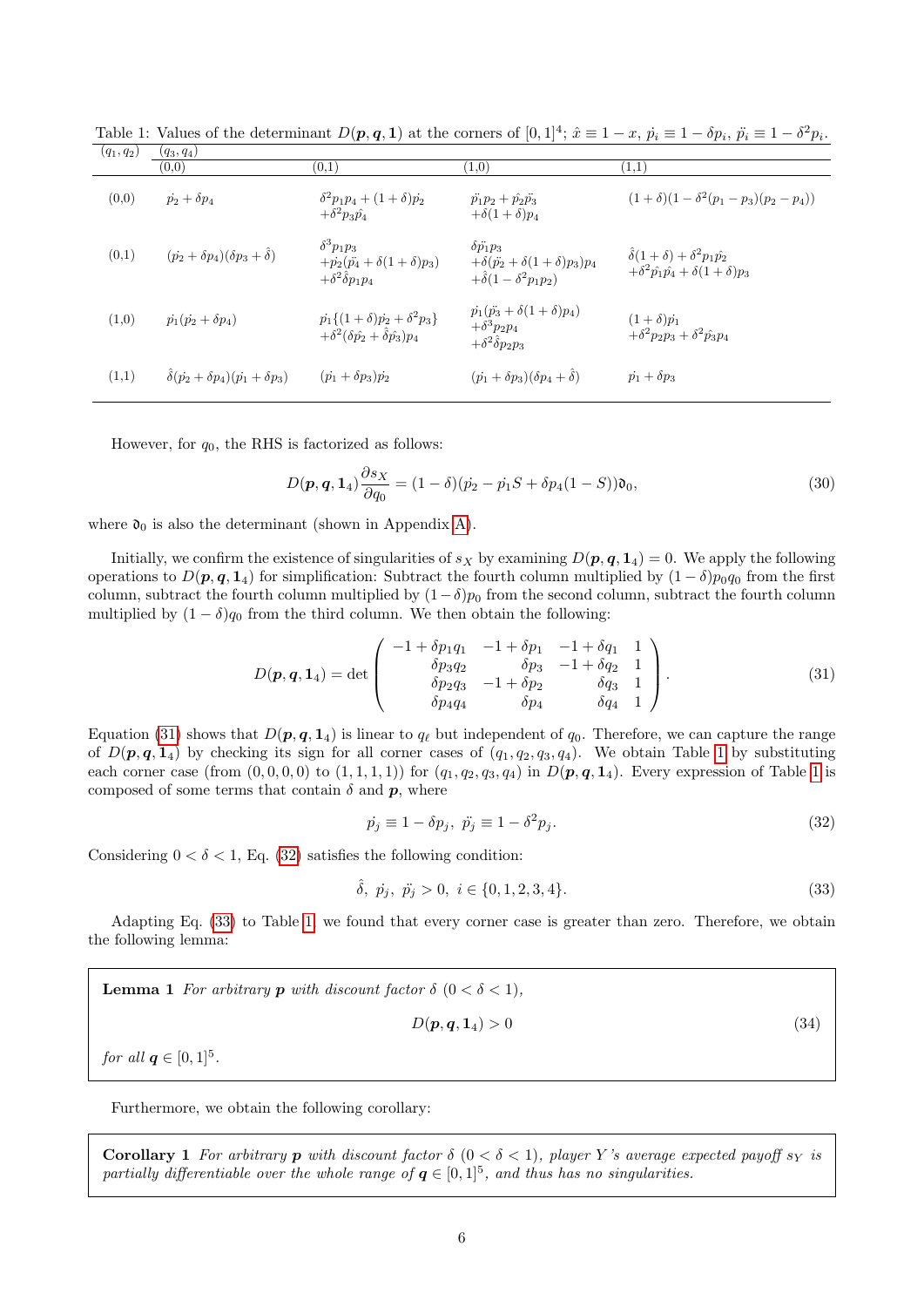<span id="page-6-0"></span>

| $q_{-\ell}$ | $-\langle M_1\rangle$                                                                                               | $\overline{\langle M_2 \rangle}$                                                                                                 | $-\langle M_3 \rangle$                                                                                              | $\langle M_4 \rangle$                                                                                                            |
|-------------|---------------------------------------------------------------------------------------------------------------------|----------------------------------------------------------------------------------------------------------------------------------|---------------------------------------------------------------------------------------------------------------------|----------------------------------------------------------------------------------------------------------------------------------|
| (0,0,0,0)   | $\Omega$                                                                                                            | $\overline{0}$                                                                                                                   | $\delta p_4 + \hat{\delta} p_0$                                                                                     | $\delta p_2 + \hat{\delta} p_0$                                                                                                  |
| (0,0,0,1)   | $\delta p_4(\delta \hat{p_2} + \hat{\delta} \hat{p_0})$                                                             | $\delta \hat{p_4} (\delta \hat{p_2} + \hat{\delta} \hat{p_0})$                                                                   | $\delta^2(p_1p_4+p_3p_4)$<br>$+\delta^2 p_0$                                                                        | $\delta^2(\hat{p_1}p_2+\hat{p_2}p_3)$<br>$+\hat{\delta^2 p_0}$                                                                   |
| (0,0,1,0)   | $\delta p_2(\delta p_4+\delta p_0)$                                                                                 | $\delta \hat{p_2} (\delta p_4 + \delta p_0)$                                                                                     | $(\delta p_3 + \hat{\delta})(\delta p_4 + \hat{\delta} p_0)$                                                        | $(\delta p_3 + \hat{\delta})(\delta \hat{p_2} + \hat{\delta} \hat{p_0})$                                                         |
| (0,0,1,1)   | $\delta^3(p_2p_3+\hat{p_3}p_4)$<br>$+\delta\delta^2(p_0p_2+\hat{p_0}p_4)$                                           | $\delta^3(p_1\hat{p_2} + \hat{p_1}\hat{p_4})$<br>$+\delta\hat{\delta}^2(p_0\hat{p_2}+\hat{p_0}\hat{p_4})$                        | $\delta^2 p_1(\delta p_3 + \hat{\delta} p_4)$<br>$+p_0(\hat{\delta}\ddot{p_4}+\delta\hat{\delta^2}p_3)$             | $\delta^2 \hat{p_1} (\delta p_3 + \hat{\delta} p_2)$<br>$+\hat{p_0}(\hat{\delta}\ddot{p_2}+\delta\hat{\delta^2}p_3)$             |
| (0,1,0,0)   | $\boldsymbol{0}$                                                                                                    | $\overline{0}$                                                                                                                   | $p_1(\delta p_4 + \delta p_0)$                                                                                      | $\dot{p_1}(\delta \hat{p_2} + \delta \hat{p_0})$                                                                                 |
| (0,1,0,1)   | $\delta(\delta \hat{p_2} + \hat{\delta} \hat{p_0})(\delta p_3 + \hat{\delta} p_4)$                                  | $\delta(\delta \hat{p_2} + \hat{\delta} \hat{p_0})(\delta \hat{p_1} + \hat{\delta} \hat{p_4})$                                   | $\delta^2 p_3(\delta \hat{p_1} + \hat{\delta} \hat{p_4})$<br>$+p_0(\hat{\delta}^2 p_1 + \delta^2 \hat{\delta} p_4)$ | $\delta^2 \hat{p_3} (\delta \hat{p_1} + \hat{\delta} \hat{p_2})$<br>$+\hat{p_0}(\hat{\delta^2 p_1} + \delta^2 \hat{\delta} p_2)$ |
| (0,1,1,0)   | $\delta(\delta p_4 + \hat{\delta} p_0)(\delta p_3 + \hat{\delta} p_2)$                                              | $\delta(\delta p_4 + \hat{\delta} p_0)(\delta \hat{p_1} + \hat{\delta} \hat{p_2})$                                               | $\hat{\delta}(\delta p_4 + \hat{\delta} p_0)(\delta p_3 + p_1)$                                                     | $\hat{\delta}(\delta \hat{p_2} + \hat{\delta} \hat{p_0})(\delta p_3 + \hat{p_1})$                                                |
| (0,1,1,1)   | $\delta^2 p_3$<br>$+\delta\delta(p_0p_2+\hat{p_0}p_4)$                                                              | $\delta^2 \hat{p_1}$<br>$+\delta\hat{\delta}(p_{0}\hat{p_{4}}+p_{0}\hat{p_{2}})$                                                 | $\hat{\delta} p_0 (\dot{p_1} + \delta p_3)$                                                                         | $\hat{\delta}\hat{p_0}(\vec{p_1}+\delta p_3)$                                                                                    |
| (1,0,0,0)   | $\hat{\delta}p_0(\dot{p_2}+\delta p_4)$                                                                             | $\hat{\delta}\hat{p_0}(\vec{p_2}+\delta p_4)$                                                                                    | $\delta^2 p_4$<br>$+\delta\hat{\delta}(p_0p_3+p_0p_1)$                                                              | $\delta^2 \hat{p_2}$<br>$+\delta\hat{\delta}(\hat{p_0}\hat{p_3}+p_0\hat{p_1})$                                                   |
| (1,0,0,1)   | $\delta^2 p_4(\delta \hat{p_2} + \hat{\delta} \hat{p_3})$<br>$+p_0(\hat{\delta^2 p_2} + \delta^2 \hat{\delta} p_3)$ | $\delta^2 \hat{p_4} (\delta \hat{p_2} + \hat{\delta} \hat{p_1})$<br>$+\hat{p_0}(\hat{\delta^2 p_2} + \delta^2 \hat{\delta} p_1)$ | $\delta^3(p_1p_4+p_3p_4)$<br>$+\delta\delta^2(p_0p_1+\hat{p_0}p_3)$                                                 | $\delta^3(\hat{p_1}p_2+\hat{p_2}\hat{p_3})$<br>$+\delta \hat{\delta}^2 (p_0 \hat{p_1} + \hat{p_0} \hat{p_3})$                    |
| (1,0,1,0)   | $\delta^2 p_2(\delta p_4 + \hat{\delta} p_3)$<br>$+p_0(\hat{\delta}\ddot{p_3}+\delta\hat{\delta^2}p_4)$             | $\delta^2 \hat{p_2} (\delta p_4 + \hat{\delta} p_1)$<br>$+\hat{p_0}(\hat{\delta}\ddot{p_1}+\delta\hat{\delta^2}p_4)$             | $\delta(\delta p_4 + \hat{\delta} p_1)(\delta p_3 + \hat{\delta} p_0)$                                              | $\delta(\delta \hat{p_2} + \hat{\delta} \hat{p_1})(\delta p_3 + \hat{\delta} p_0)$                                               |
| (1,0,1,1)   | $\delta^2(\hat{p_3}p_4+p_2p_3)$<br>$+\delta^2 p_0$                                                                  | $\delta^2(\hat{p_1}\hat{p_4}+p_1\hat{p_2})$<br>$+\delta^2 p_0$                                                                   | $\delta^2 p_1 p_3 + \delta \hat{\delta} p_0 p_1$                                                                    | $\delta^2 \hat{p_1} p_3 + \delta \hat{\delta} p_0 \hat{p_1}$                                                                     |
| (1,1,0,0)   | $\hat{\delta}(\delta p_3 + \hat{\delta} p_0)(\delta p_4 + p_2)$                                                     | $\hat{\delta}(\delta \hat{p_1} + \hat{\delta} \hat{p_0})(\delta p_4 + p_2)$                                                      | $\delta(\delta \hat{p_1} + \hat{\delta} \hat{p_0})(\delta p_4 + \hat{\delta} p_3)$                                  | $\delta(\delta \hat{p_1} + \hat{\delta} \hat{p_0})(\delta \hat{p_2} + \hat{\delta} \hat{p_3})$                                   |
| (1,1,0,1)   | $\dot{p_2}(\delta p_3 + \hat{\delta} p_0)$                                                                          | $\dot{p_2}(\delta \hat{p_1} + \hat{\delta} \hat{p_0})$                                                                           | $\delta p_3(\delta \hat{p_1} + \hat{\delta} \hat{p_0})$                                                             | $\delta \hat{p_3} (\delta \hat{p_1} + \hat{\delta} \hat{p_0})$                                                                   |
| (1,1,1,0)   | $(\delta p_3 + \hat{\delta} p_0)(\delta p_4 + \hat{\delta})$                                                        | $(\delta \hat{p_1} + \hat{\delta} \hat{p_0}) (\delta p_4 + \hat{\delta})$                                                        | $\boldsymbol{0}$                                                                                                    | $\boldsymbol{0}$                                                                                                                 |
| (1,1,1,1)   | $\delta p_3 + \hat{\delta} p_0$                                                                                     | $\delta \hat{p_1} + \hat{\delta} \hat{p_0}$                                                                                      | $\boldsymbol{0}$                                                                                                    | $\theta$                                                                                                                         |
|             |                                                                                                                     |                                                                                                                                  |                                                                                                                     |                                                                                                                                  |

Table 2: Values of the determinants  $\langle M_\ell \rangle$  at the corners of  $[0, 1]^4$  for  $\mathbf{q}_{-\ell}$ ;  $\hat{x} \equiv 1 - x$ ,  $\dot{p}_i \equiv 1 - \delta p_i$ ,  $\ddot{p}_i \equiv 1 - \delta^2 p_i$ .

Second, we checked the sign of  $\partial s_X/\partial q_j$  by examining that of the RHS in Eqs. [\(29\)](#page-4-1) and [\(30\)](#page-5-4).

Focussing on each factor of Eq. [\(29\)](#page-4-1), it is obvious that the first factor is greater than zero because  $0 < \delta < 1$ . The first factor of Eq. [\(30\)](#page-5-4) is also greater than zero. Moreover, the second factor  $\dot{p}_2 - \dot{p}_1S + \delta p_4(1-S)$  (which is common between Eqs. [\(29\)](#page-4-1) and [\(30\)](#page-5-4)) is also greater than zero because of  $p \in [0,1]^5$ , as shown in Eqs.[\(27\)](#page-4-2), and Eq. [\(33\)](#page-5-3).

Next, we examined the sign of  $(-1)^{\ell} \langle M_{\ell} \rangle$   $(\ell \in \{1, 2, 3, 4\})$ . Determinant  $\langle M_{\ell} \rangle$  is independent of  $q_{\ell}$  but linear to the others. Thus, we must examine the corner cases of  $q_{-\ell} \equiv \{q_j ; i \in \{0, 1, 2, 3, 4\}, i \neq \ell\}.$  $q_{-\ell} \equiv \{q_j ; i \in \{0, 1, 2, 3, 4\}, i \neq \ell\}.$  $q_{-\ell} \equiv \{q_j ; i \in \{0, 1, 2, 3, 4\}, i \neq \ell\}.$  Table 2 shows all corner cases of  $(-1)^{\ell} \langle M_{\ell} \rangle$ . We then obtain the following result as well as  $D(p, q, 1<sub>4</sub>)$ :

<span id="page-6-1"></span>
$$
(-1)^{\ell} \langle M_{\ell} \rangle \ge 0 \quad (\ell \in \{1, 2, 3, 4\}). \tag{35}
$$

Determinant  $\mathfrak{d}_{\ell}$  is independent of  $q_0, q_{\ell}$  but linear to the others. Thus, we examined all corner cases of  $q_{-0,\ell} \equiv \{q_j ; i \in \{1, 2, 3, 4\}, i \neq \ell\}$  to check the sign of the expressions listed in Table [3.](#page-7-0) Note that  $\theta \equiv T + S$ , which satisfies  $0 < \theta < 2$ , owing to Eq. [\(27\)](#page-4-2). For Table [3,](#page-7-0) we also obtain the following result:

<span id="page-6-2"></span>
$$
(-1)^{\ell} \mathfrak{d}_{\ell} > 0 \quad (\ell \in \{1, 2, 3, 4\}).
$$
\n(36)

Therefore, we obtain the following lemma through Eqs. [\(35\)](#page-6-1) and [\(36\)](#page-6-2):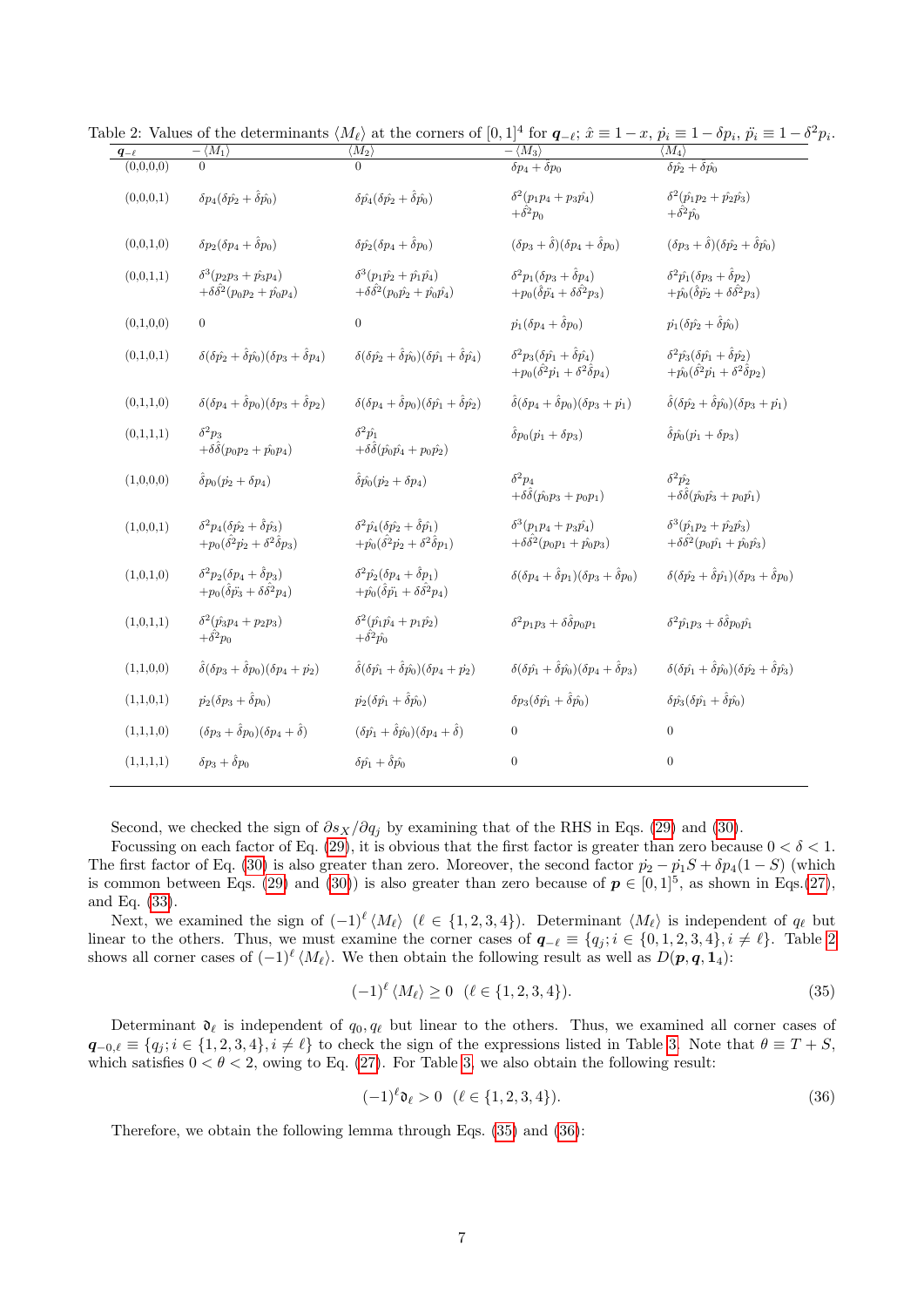<span id="page-7-0"></span>

| $ \sigma$ - $p_i$ . |                                                                             |                                                                        |                                                                                     |                                                                                        |
|---------------------|-----------------------------------------------------------------------------|------------------------------------------------------------------------|-------------------------------------------------------------------------------------|----------------------------------------------------------------------------------------|
| $\bm{q}_{-0,\ell}$  | $-{\mathfrak d}_1$                                                          | $\mathfrak{d}_2$                                                       | $-{\mathfrak d}_3$                                                                  | $\mathfrak{d}_4$                                                                       |
| (0.0.0)             | $p_1 + \theta \hat{p_1}$                                                    | $p_3+\theta p_3$                                                       | $p_2+\theta p_2$                                                                    | $p_4+\theta \hat{p_4}$                                                                 |
| (0,0,1)             | $(2-\theta)p_1+\delta\hat{p_3}$<br>$+\delta(p_1-p_2)+\hat{\delta}\hat{p_1}$ | $p_3+\theta p_3$<br>$+\delta(2-\theta)(p_3-p_4)$                       | $(2-\theta)p_2+\delta \hat{p_3}$<br>$+\delta\theta(p_1-p_2)+\ddot{\delta}\hat{p_2}$ | $\delta p_2 + \theta p_4 + \delta p_4$                                                 |
| (0,1,0)             | $\theta \hat{p_1} + \delta p_2 + \delta p_1$                                | $\delta p_2 + \theta p_3 + \delta p_3$                                 | $\theta \hat{p_2} + \delta p_3 + \delta p_2$                                        | $\delta p_3 + \theta p_4 + \delta p_4$                                                 |
| (0,1,1)             | $(2-\theta)p_1+\delta p_3$<br>$+\delta \hat{v_1}$                           | $\delta p_2 + \theta p_3 + \delta p_3$<br>$+\delta(2-\theta)(p_3-p_4)$ | $\hat{p_2} + (2 - \theta)p_2$<br>$+\delta\theta(p_1-p_2)$                           | $\delta p_2 + \theta p_3$<br>$+(\delta + \theta)(p_3 - p_4) + \delta p_4$              |
| (1,0,0)             | $\theta \hat{p_1} + \delta p_3 + \delta p_1$                                | $\delta\theta\hat{p_1} + p_3 + \delta\theta\hat{p_3}$                  | $\delta\theta\hat{p_1} + p_2 + \delta\theta\hat{p_2}$                               | $\delta\theta\hat{p_1} + p_4 + \delta\theta\hat{p_4}$                                  |
| (1,0,1)             | $(2-\theta)p_1+\delta p_2$<br>$+\hat{\delta}\hat{p_1}$                      | $\delta \hat{p_2} + (2-\theta)p_3$<br>$+\hat{\delta}\hat{p_3}$         | $(2-\theta)p_2+\delta \hat{p_3}$<br>$+\hat{\delta}\hat{p_2}$                        | $\delta\theta\hat{p_1} + \delta p_2$<br>$+\hat{\delta}\theta\hat{p_4}+\hat{\delta}p_4$ |
| (1,1,0)             | $\hat{p_1} + \delta(2-\theta)p_4$<br>$+\hat{\delta}(2-\theta)p_1$           | $\hat{p_3} + \delta(2-\theta)p_4$<br>$+\hat{\delta}(2-\theta)p_3$      | $\hat{p_2} + \delta(2-\theta)p_4$<br>$+\delta(2-\theta)p_2$                         | $\delta \hat{p_2} + (2-\theta) p_4$<br>$+\delta \hat{p_4}$                             |
| (1,1,1)             | $\hat{p_1} + (2 - \theta)p_1$                                               | $\hat{p_3} + (2 - \theta)p_3$                                          | $\hat{p_2} + (2 - \theta)p_2$                                                       | $\hat{p_4} + (2 - \theta)p_4$                                                          |
|                     |                                                                             |                                                                        |                                                                                     |                                                                                        |

Table 3: Values of the determinants  $\mathfrak{d}_{\ell}$  at the corners of  $[0, 1]^3$  for  $q_{-0,\ell}$ ;  $\theta \equiv T + S$ ,  $\hat{x} \equiv 1 - x$ ,  $\dot{p}_i \equiv 1 - \delta p_i$ ,  $\ddot{p_i} \equiv 1$  $^{2}p_{i}$ .

Table 4: Values of the determinants  $\mathfrak{d}_0$  at the corners of  $[0,1]^4$  for  $\{q_1, q_2, q_3, q_4\}; \hat{x} \equiv 1 - x, \hat{p}_i \equiv 1 - \delta p_i$  $\ddot{p_i} \equiv 1 - \delta^2 p_i.$ 

<span id="page-7-1"></span>

| $(q_1, q_2)$ | $(q_3, q_4)$                                                                |                                                                                    |                                                                                      |                                                             |
|--------------|-----------------------------------------------------------------------------|------------------------------------------------------------------------------------|--------------------------------------------------------------------------------------|-------------------------------------------------------------|
|              | (0.0)                                                                       | (0,1)                                                                              | (1,0)                                                                                | (1,1)                                                       |
| (0,0)        | $p_0 + \theta \hat{p_0}$                                                    | $\delta(\theta-1)p_1 + \delta(p_1-p_2) + p_3$<br>$+(1-\theta+\delta(2-\theta))p_0$ | $\delta p_2 + \theta p_0 + \delta p_0$                                               | $\delta \theta p_1 + p_3$<br>$+(1+\delta)(1-\theta)p_0$     |
| (0,1)        | $\delta p_3 + \theta \hat{p_0}$<br>$+\hat{\delta}p_0$                       | $\delta\theta p_1 + p_2$<br>$+(1+\delta)(1-\theta)p_0$                             | $\theta + \delta p_2 + \delta p_3$<br>$+(1-2\delta-\theta)p_0$                       | $1 + \delta \theta p_1$<br>$+(1-(1+\delta)\theta)p_0$       |
| (1,0)        | $\theta(\hat{\delta}\hat{p_0}+\delta\hat{p_1})$<br>$+p_0$                   | $(2 - \theta)p_0 + \delta(\hat{p_2} + \hat{p_3})$<br>$+(1-2\delta)\hat{p_0}$       | $(2-\theta)(\hat{\delta}p_0+\delta p_4)$<br>$+\hat{\delta}\hat{p_0}+\delta\hat{p_3}$ | $(2-\theta)p_0$<br>$+\hat{\delta}\hat{p_0}+\delta\hat{p_3}$ |
| (1,1)        | $\theta(\delta \hat{p}_0 + \delta \hat{p}_1)$<br>$+\delta p_0 + \delta p_3$ | $(2 - \theta)p_0 + \hat{\delta}\hat{p_0} + \delta\hat{p_2}$                        | $(2 - \theta)(\hat{\delta}p_0 + \delta p_4) + \hat{p_0}$                             | $(2 - \theta)p_0 + \hat{p_0}$                               |

**Lemma 2** For pcZD strategy **p** with discount factor  $\delta$  ( $\delta_c < \delta < 1$ ),

<span id="page-7-2"></span>
$$
\frac{\partial s_Y}{\partial q_1}, \frac{\partial s_Y}{\partial q_2}, \frac{\partial s_Y}{\partial q_3}, \frac{\partial s_Y}{\partial q_4} \ge 0,
$$
\n(37)

for every q (all conditions such that  $\partial s_Y / \partial q_\ell = 0$  are written in Appendix [B\)](#page-20-0).

By contrast, Table [4](#page-7-1) shows the result of  $\mathfrak{d}_0$ , which is independent of  $q_0$  but linear to every  $q_\ell$ . Analyzing Table [4,](#page-7-1) we found that in some corner cases (e.g.,  $(q_1, q_2, q_3, q_4) = (0, 1, 1, 0)$ )  $\mathfrak{d}_0$  can take a negative value. Thus,  $\partial s_Y / \partial q_0$  also occasionally becomes negative, and thus it is difficult to predict the change in  $q_0$ .

However, it is clear that each  $q_\ell$  increases regardless of  $q_0$  because of Lemma [2.](#page-7-2) Their increases remain until q satisfies the following condition:

<span id="page-7-3"></span>
$$
\left. \frac{\partial s_Y}{\partial q_\ell} \right|_{q(t)} = 0 \quad \forall \ell \in \{1, 2, 3, 4\} \quad s.t. \quad q_\ell < 1. \tag{38}
$$

Consequently, it reaches  $\boldsymbol{q}' = (q'_0, q'_1, q'_2, q'_3, q'_4)$ . This means that  $\partial s_Y / \partial q_\ell = 0$  or  $q_\ell = 1$  for each  $q_\ell$ . In other words, player Y cannnot improve its payoff to increase  $q_\ell$  at that state. Because  $q_0$  may be able to improve,  $q'$ may not be the final strategy of an adapting path. Thus, we refer to this as relay points.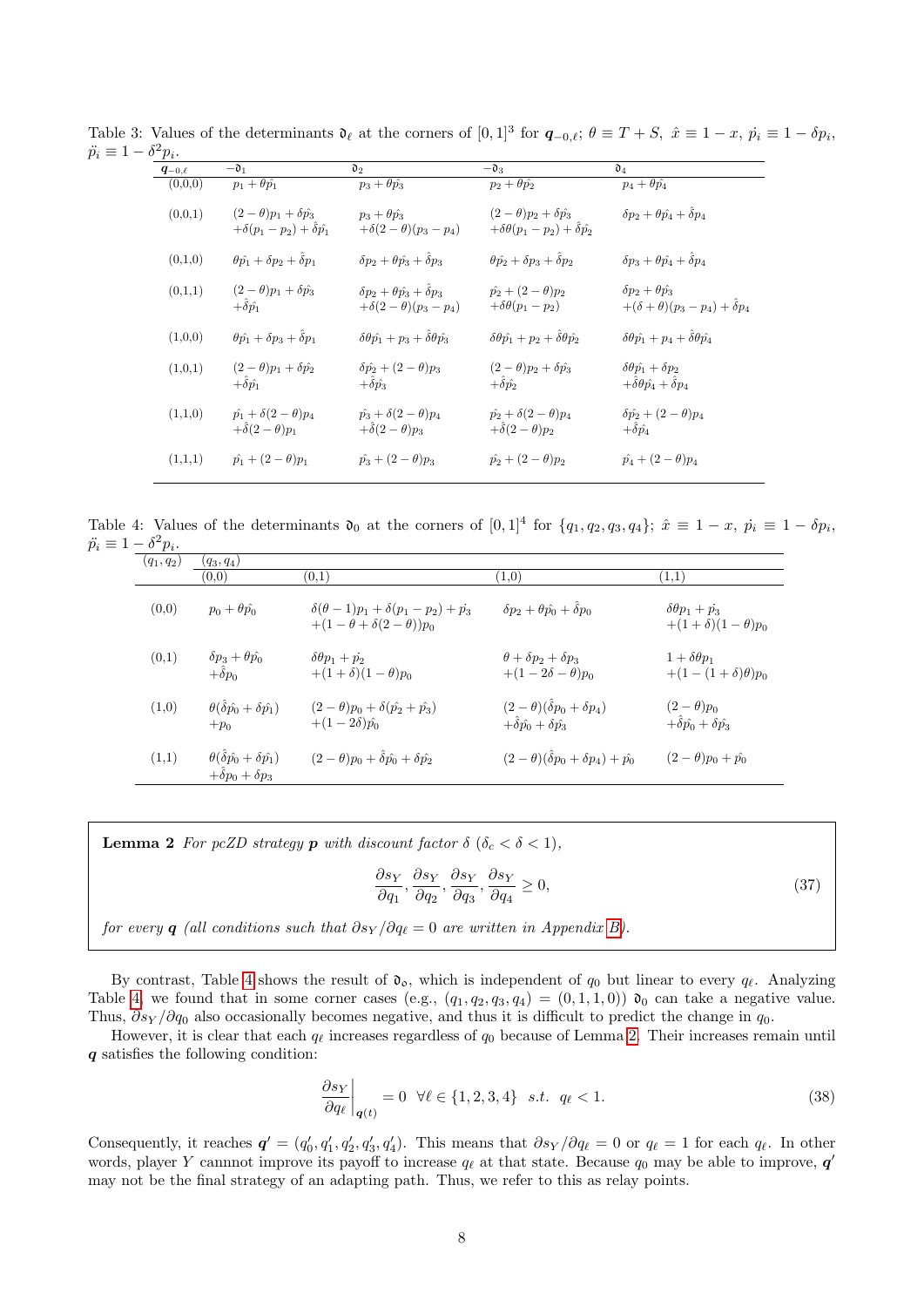We explored  $q'$  by examining all corner cases. Table [5](#page-9-0) shows the condition under which the value of  $\partial s_X/\partial q_\ell$ at each corner case is 0. Note that the checked corner cases in Table [5](#page-9-0) can satisfy Eq. [\(38\)](#page-7-3) (occasionally under the condition of  $p$ ).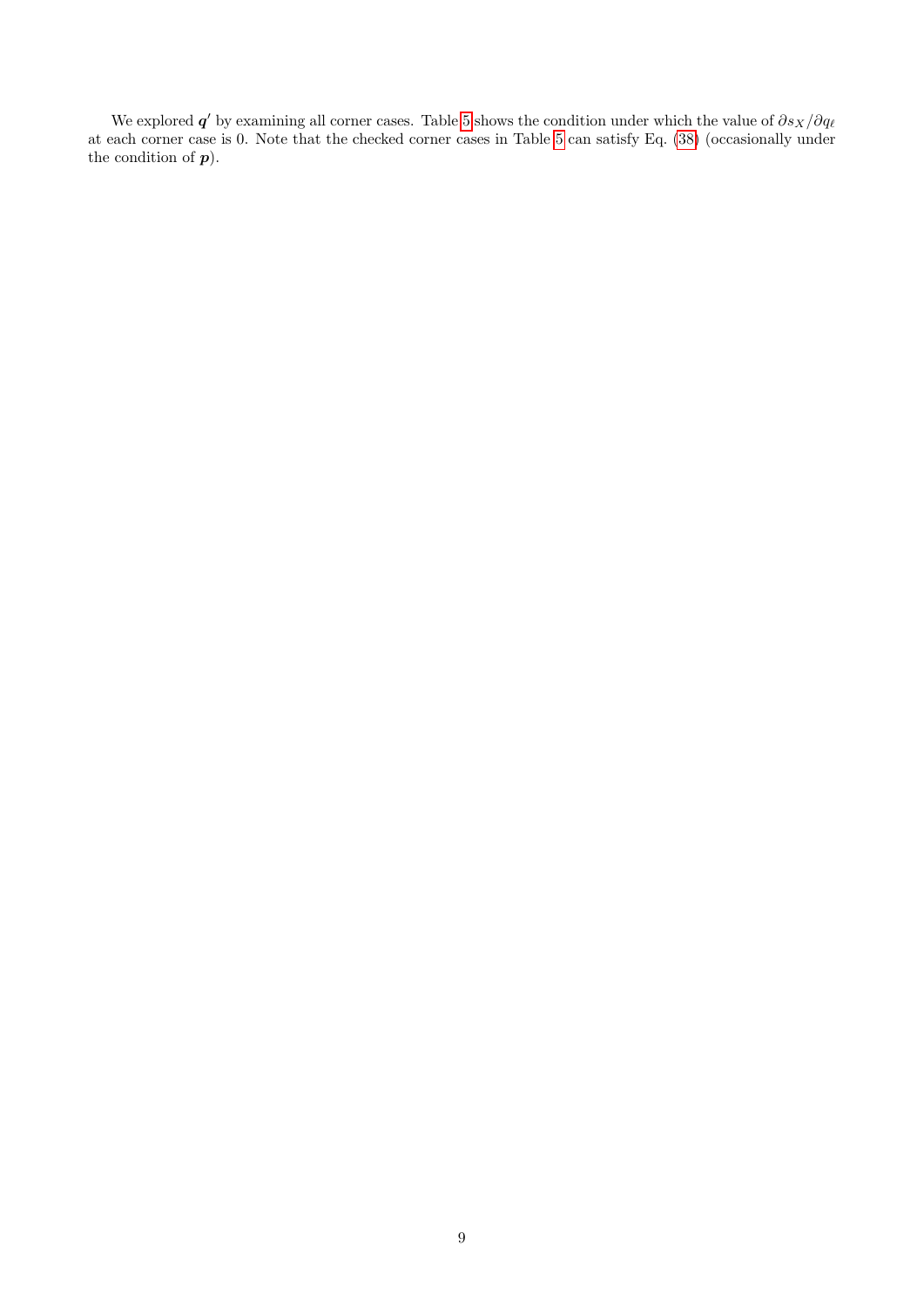<span id="page-9-0"></span>

| satisfies Eq. $(38)$ (occasionally under a condition of $p$ ). |         |                                                       |                                             |                                             |                                                                   |                         |                                                        |                                                     |                                                                   |                                                |
|----------------------------------------------------------------|---------|-------------------------------------------------------|---------------------------------------------|---------------------------------------------|-------------------------------------------------------------------|-------------------------|--------------------------------------------------------|-----------------------------------------------------|-------------------------------------------------------------------|------------------------------------------------|
| Eq. (38)                                                       | P       | $\gamma s \rho$<br>$\partial q_1$                     | $\overline{\partial s_X}$<br>$\partial q_2$ | $\overline{\partial^s_X}$<br>$\partial q_3$ | $\frac{S}{S}Q$<br>$\partial q_4$                                  | P<br>Eq. (38)           | $\overline{\partial s_X}$<br>$\partial q_1$            | $\frac{\partial s_X}{\partial s}$<br>$\partial q_2$ | $s_{\mathcal{S}}$<br>$\partial q_3$                               | $rac{\rho s_X}{\sqrt{2\pi}}$<br>$\partial q_4$ |
|                                                                | 00000   | $\Xi$                                                 | $\overline{A}$                              | $(p_0, p_4) = (0, 0)$                       | None                                                              | 10000                   | $p_0=0$                                                | $p_0=1$                                             | None                                                              | None                                           |
|                                                                | 00001   | $p_4=0$                                               | None                                        | $(p_0, p_4) = (0, 0)$                       |                                                                   | $10001$                 | $(p_0, p_4) = (0, 0)$                                  | None                                                | None                                                              | ₩                                              |
|                                                                | 00010   | $p_2=0\mbox{ or }\\ (p_0,p_4)=(0,0)$                  | $(p_0, p_4) = (0, 0)$                       | $\star$                                     | None                                                              | $10010\,$               | $(p_0,p_2)=(0,0)$                                      | None                                                | $\ast$                                                            | $(p_1, p_3) = (1, 1)$                          |
|                                                                | $00011$ | $(p_2,p_4)=(0,0) \mbox{ or }$ $(p_0,p_2,p_3)=(1,0,1)$ | None                                        |                                             |                                                                   | 10011                   | $(p_0,p_2,p_3) = (0,0,1)$ or $(p_0,p_2,p_4) = (0,0,0)$ | None                                                | ₩                                                                 | ₩                                              |
|                                                                | 00100   | $\Xi$                                                 |                                             | $(p_0, p_4) = (0, 0)$                       | None                                                              | 10100                   | None                                                   | ₩                                                   | None                                                              | None                                           |
|                                                                | 00101   | None                                                  |                                             | None                                        |                                                                   | 10101                   | None                                                   | $\star$                                             | None                                                              | $\star$                                        |
|                                                                | 00110   | $(p_0, p_4) = (0, 0)$                                 |                                             | ÷                                           | $(p_0, p_1, p_3) = (1, 1, 1)$ or<br>$(p_0, p_2, p_3) = (1, 0, 1)$ | 10110                   | None                                                   | ₩                                                   | ₩                                                                 | $\overline{\mathbb{I}}$<br>$p_1$               |
|                                                                | 00111   | None                                                  |                                             |                                             |                                                                   | 10111                   | None                                                   | $\ast$                                              | $\ast$                                                            | ₩                                              |
|                                                                | 01000   |                                                       | $\Xi$                                       | $(p_0, p_4) = (0, 0)$                       | None                                                              | $11000\,$<br>↘          | $\star$                                                |                                                     | $(p_0, p_1) = (1, 1)$ $(p_0, p_1) = (1, 1)$ $(p_0, p_1) = (1, 1)$ |                                                |
|                                                                | 01001   |                                                       | None                                        | None                                        |                                                                   | 11001<br>↘              | ₩                                                      | $(p_0, p_1) = (1, 1)$ $(p_0, p_1) = (1, 1)$         |                                                                   | $\frac{M}{N}$                                  |
|                                                                | 01010   | ₩                                                     | $(p_0, p_4) = (0, 0)$                       | $\ast$                                      | $(p_0, p_3) = (1, 1)$                                             | 11010<br>↘              | ₩                                                      | $(p_0,p_1)=(1,1)$                                   | $\ast$                                                            | $(p_0,p_1)=(1,1)$ or<br>$p_3=1$                |
|                                                                | 01011   |                                                       | None                                        | $\star$                                     |                                                                   | 11011<br>↘              | ∗                                                      | $\left( p_{0},p_{1}\right) =\left( 1,1\right)$      | $\ast$                                                            | $\ast$                                         |
|                                                                | 01100   |                                                       |                                             | $(p_0, p_4) = (0, 0)$                       | None                                                              | 11100<br>↘              | ₩                                                      | ₩                                                   | $\overline{AB}$                                                   | $\overline{a}$                                 |
| ↘                                                              | 01101   |                                                       |                                             | $p_0 = 0$                                   |                                                                   | 11101<br>↘              | ₩                                                      | ₩                                                   | $\overline{AB}$                                                   | ₩                                              |
| ↘                                                              | 01110   |                                                       |                                             |                                             | $\overline{\mathbb{I}}$<br>g                                      | 11110<br>$\checkmark$   | ₩                                                      | ₩                                                   | ₩                                                                 | $\Xi$                                          |
| $\checkmark$                                                   | 01111   |                                                       |                                             |                                             |                                                                   | $11111$<br>$\checkmark$ | $\ast$                                                 |                                                     | $\star$                                                           | $\ast$                                         |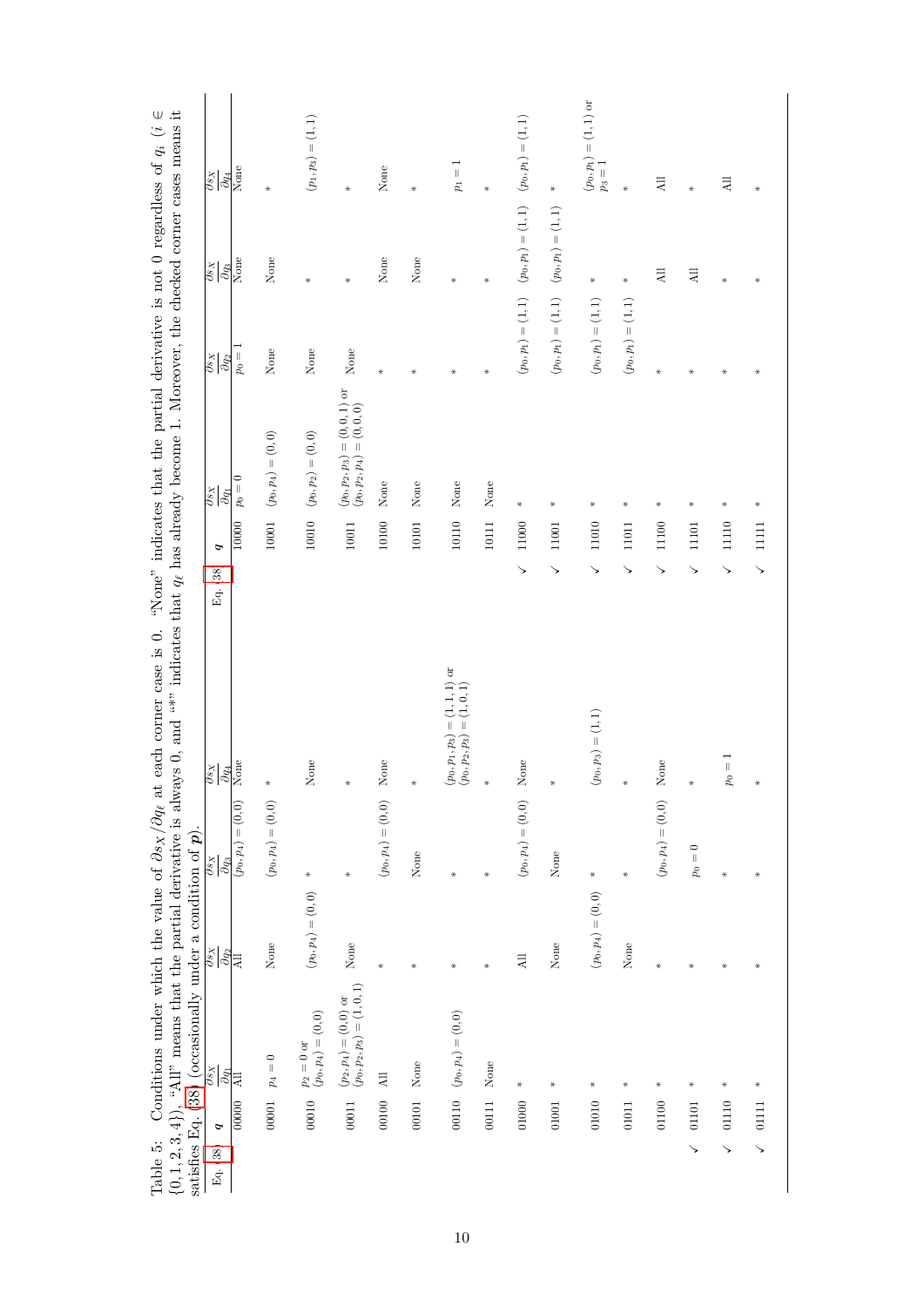Table 6: Values of the determinants  $\mathfrak{d}_0$  at the corners of  $[0,1]^3$  for  $(q_2, q_3, q_4)$  where  $(p_0, p_1) = (1,1)$ .

<span id="page-10-3"></span>

| $q_2$ | $(q_3, q_4)$                                                      |                                              |                                                                                    |           |
|-------|-------------------------------------------------------------------|----------------------------------------------|------------------------------------------------------------------------------------|-----------|
|       | (0.0)                                                             | 0.1                                          | 1.0                                                                                |           |
|       | $(2-\theta)(\hat{\delta}+\delta p_4)+\delta(\hat{p_2}+\hat{p_3})$ | $2-\theta+\delta \hat{p_2}+\delta \hat{p_3}$ | $(2-\theta)(\hat{\delta}+\delta p_4)+\delta \hat{p_3}$ $2-\theta+\delta \hat{p_3}$ |           |
|       | $(2 - \theta)(\hat{\delta} + \delta p_4) + \delta \hat{p_2}$      | $2-\theta+\delta \hat{p_2}$                  | $(2 - \theta)(\hat{\delta} + \delta p_4)$                                          | $-\theta$ |

Summarizing all cases that satisfy Eq. [\(38\)](#page-7-3), we obtain the following lemma:

**Lemma 3** For pcZD strategy  $p$  with discount factor  $\delta$  ( $\delta_c < \delta < 1$ ), every  $q'$  satisfies one of the following conditions:

<span id="page-10-5"></span><span id="page-10-4"></span><span id="page-10-2"></span><span id="page-10-1"></span> $(R1)$   $(q'_0, q'_1, q'_2) = (1, 1, 1)$  $(R2)$   $(p_0, p_1, q'_0, q'_1) = (1, 1, 1, 1)$ (R3)  $(p_0, q'_1, q'_2, q'_3, q'_4) = (0, 1, 1, 0, 1)$  $(R4)$   $(p_0, q'_1, q'_2, q'_3, q'_4) = (1, 1, 1, 1, 0)$ (R5)  $(q'_1, q'_2, q'_3, q'_4) = (1, 1, 1, 1)$ 

<span id="page-10-0"></span>Because player Y reaches  $q'$  regardless of  $q_0$ , it is possible to improve  $q_0$ . We examined the sign of  $\partial s_X/\partial q_0$ again for each condition of Lemma [3:](#page-10-0)

- For the condition ([R1\)](#page-10-1), we obtain  $\mathfrak{d}_0 > 0$  because every expression of the bottom row in Table [4](#page-7-1) is greater than 0, that is,  $\partial s_Y / \partial q_0 > 0$ ;
- For the condition ([R2\)](#page-10-2), we obtain  $\mathfrak{d}_0 > 0$  by substituting  $(p_0, p_1) = (1, 1)$  into the bottom two rows (shown in Table [6\)](#page-10-3), that is,  $\partial s_Y / \partial q_0 > 0$ ;
- For the condition ([R3\)](#page-10-4), we obtain  $\mathfrak{d}_0 = \hat{\delta} + \delta \hat{p}_2 > 0$  from the expression of  $(q_1, q_2, q_3, q_4) = (1, 1, 0, 1)$  in Table [4,](#page-7-1) where  $p_0 = 0$ , that is,  $\partial s_Y / \partial q_0 > 0$ ;
- For the conditions ([R4\)](#page-10-5) and ([R5\)](#page-10-0), we obtain  $\mathfrak{d}_0 > 0$  along with ([R3\)](#page-10-4), that is,  $\partial s_Y / \partial q_0 > 0$ .

From the above discussion, we found that  $\partial s_Y / \partial q_0 > 0$  for every condition of Lemma [3;](#page-10-0) thus, player Y can improve sy by increasing  $q_0$  unless  $q_0 = 1$  after going through the relay points. This is sustained unless q satisfies the following condition along with  $q_\ell$ , and finally reaches  $\boldsymbol{q}^* = (q_0^*, q_1^*, q_2^*, q_3^*, q_4^*)$ :

$$
\left. \frac{\partial s_Y}{\partial q_j} \right|_{\mathbf{q}^*} = 0 \quad \forall i \in \{0, 1, 2, 3, 4\} \quad \text{s.t.} \quad q_j^* < 1. \tag{39}
$$

Referring to Lemma [3,](#page-10-0) player Y cannot increase  $q_0$  because  $q_0 = 1$  is already satisfied for ([R1\)](#page-10-1) and ([R2\)](#page-10-2). By contrast, for ([R3\)](#page-10-4) and ([R4\)](#page-10-5), player Y can increase  $q_0$ , and finally,  $q^*$  satisfies ([R1\)](#page-10-1). For ([R5\)](#page-10-0), player Y can increase  $q_0$  if  $q'_0 < 1$ , and finally  $q^*$  reaches ([R1\)](#page-10-1).

∴ Because there are no singularities over  $q \in [0, 1]^5$  as proved by Lemma [1,](#page-5-5) all adapting paths of the adaptive player Y lead to the strategies satisfying one of the following conditions for the pcZD strategy of player X with discount factor  $\delta \in (0,1)$ :

- (T1)  $(q_0^*, q_1^*, q_2^*) = (1, 1, 1),$
- (T2)  $(p_0, p_1, q_0^*, q_1^*) = (1, 1, 1, 1).$

We show the transition diagrams for (T1) and (T2) in Fig. [1.](#page-11-0) If  $q$  satisfies (T1), then player Y always cooperates in the first round because of  $q_0 = 1$ , and continues to cooperate in the subsequent rounds regardless of player X's action owing to  $(q_1, q_2) = (1, 1)$  (Fig. [1A](#page-11-0)). Moreover, if  $p, q$  satisfy (T2), then both players cooperate in the first round because of  $(p_0, q_0) = (1, 1)$ , and continue to cooperate in the subsequent rounds because of  $(p_1, q_1) = (1, 1)$  (Fig. [1B](#page-11-0)). Therefore, a pcZD strategy leads player Y to an unconditional cooperation.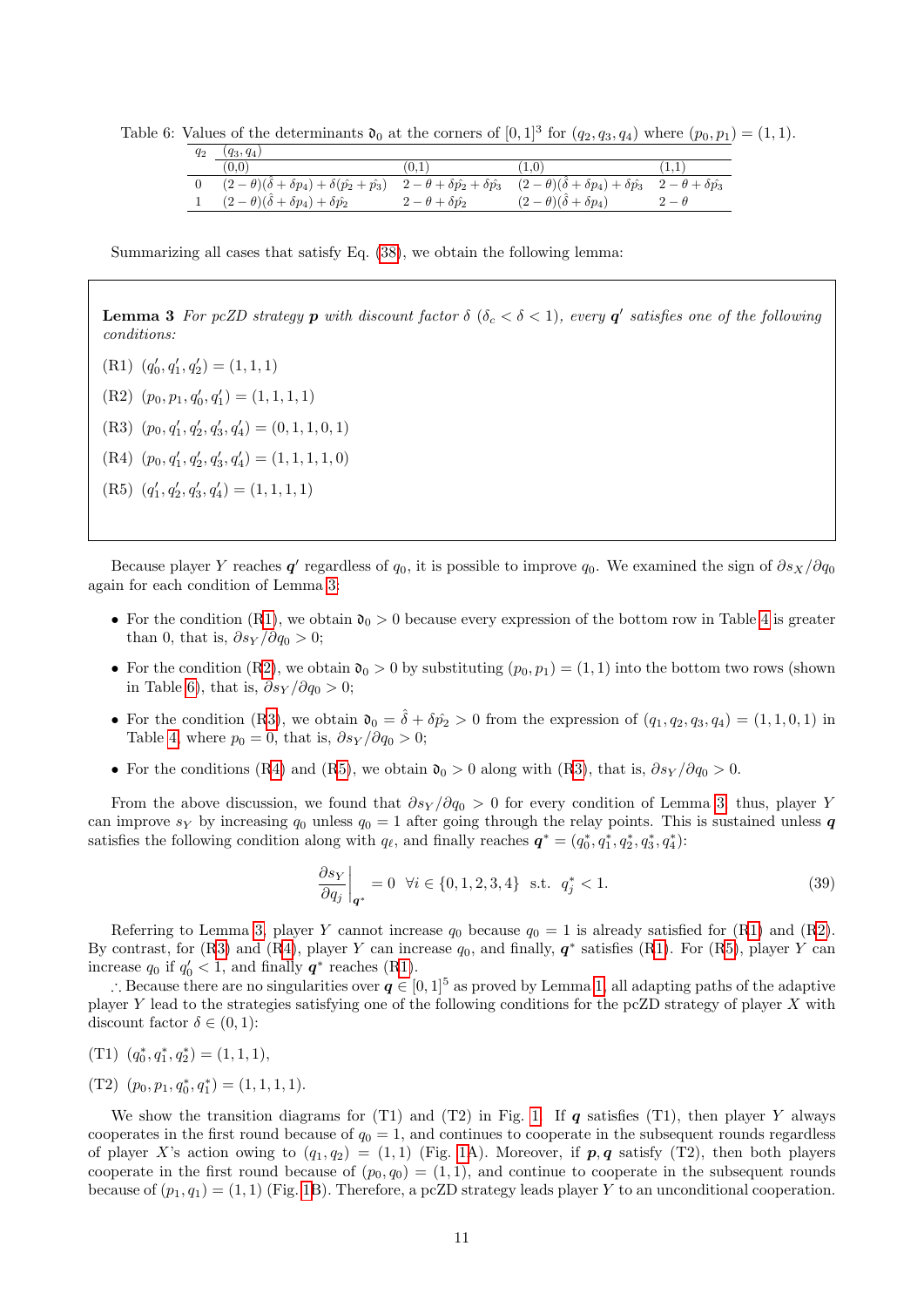$(T1): (q_0, q_1, q_2) = (1,1,1)$ 

**A** (T1):  $(q_0, q_1, q_2) = (1, 1, 1)$  **B** (T2):  $(p_0, p_1, q_0, q_1) = (1, 1, 1, 1)$ 



<span id="page-11-0"></span>Figure 1: Transition diagram for (T1) and (T2). The "first" state represents the first round before the players act. The remaining states represent the actions between players  $X$  and  $Y$ . The arrows show possible transitions between states, each of which has a transition probability.



<span id="page-11-1"></span>Figure 2: Improvement of  $q_j$  (left) and  $(s_Y, s_X)$  as time goes by, where  $\delta = 0.999, (T, S) = (1.5, -0.5)$ ,  $q(0) = (0.102; 0.171, 0.634, 0.532, 0.368),$  and  $p = (0.0; 0.75, 0.25, 0.5, 0.0).$  In the left figure, the five lines show the changes in  $q$ : gray line is  $q_0$ ; red solid line is  $q_1$ ; red dashed line is  $q_2$ ; blue solid line is  $q_3$ ; blue dashed line is  $q_4$ . The simulation ended at  $t = 713$ . In the right figure, the color of the points indicates the change in time.

#### 5 Numerical examples

Herein, we show the numerical simulations how an adaptive player changes its strategy over time. Adaptive player Y updates its strategy  $q(t)$  to satisfy (A1) of Def. [1](#page-3-8) every time  $\Delta t$  elapses. We define the update rule as shown in Algorithm [1.](#page-12-0)

In Fig. [2,](#page-11-1) we show the change in each element in q (left) and both of the expected payoffs  $(s_Y, s_X)$ (right), where  $\delta = 0.999$ ,  $(T, S) = (1.5, -0.5)$ ,  $q(0) = (0.123; 0.955, 0.155, 0.795, 0.497)$ , and pcZD strategy  $p = (0.0; 0.75, 0.25, 0.5, 0.0)$ . We can see that all values of q increase, and  $q_0, q_1$ , and  $q_2$  reach 1, which denotes that the condition (T1) is satisfied. From the right part of Fig. [2,](#page-11-1) both  $s_Y$  and  $s_X$  reach the maximized value. Furthermore, Fig. [3](#page-12-1) shows the final values of  $q$  for each of the 200 random initial strategies. As the figure indicates,  $q_0$ ,  $q_1$ , and  $q_2$  always reach 1, and  $q_3$  and  $q_4$  occasionally stop increasing at the intermediate value.

Next, we also simulated the improvement of q under  $p = (1, 1, 0.5, 0.8, 0.3)$ , which satisfies  $(p_0, p_1) = (1, 1)$ , verifying (T2). Similarly, we show the change in  $q_i$  (left) and  $(s_Y, s_X)$  (right) in Fig. [4.](#page-13-0) We found that the update is finished when  $q_0$  reaches 1 and  $(q_0, q_1) = (1, 1)$  is satisfied. Figure [5](#page-13-1) also shows the final strategies obtained from the various initial strategies, as indicated in Fig. [3.](#page-12-1) From this figure, it is confirmed that  $(q_0, q_1) = (1, 1)$ is satisfied for every final strategy.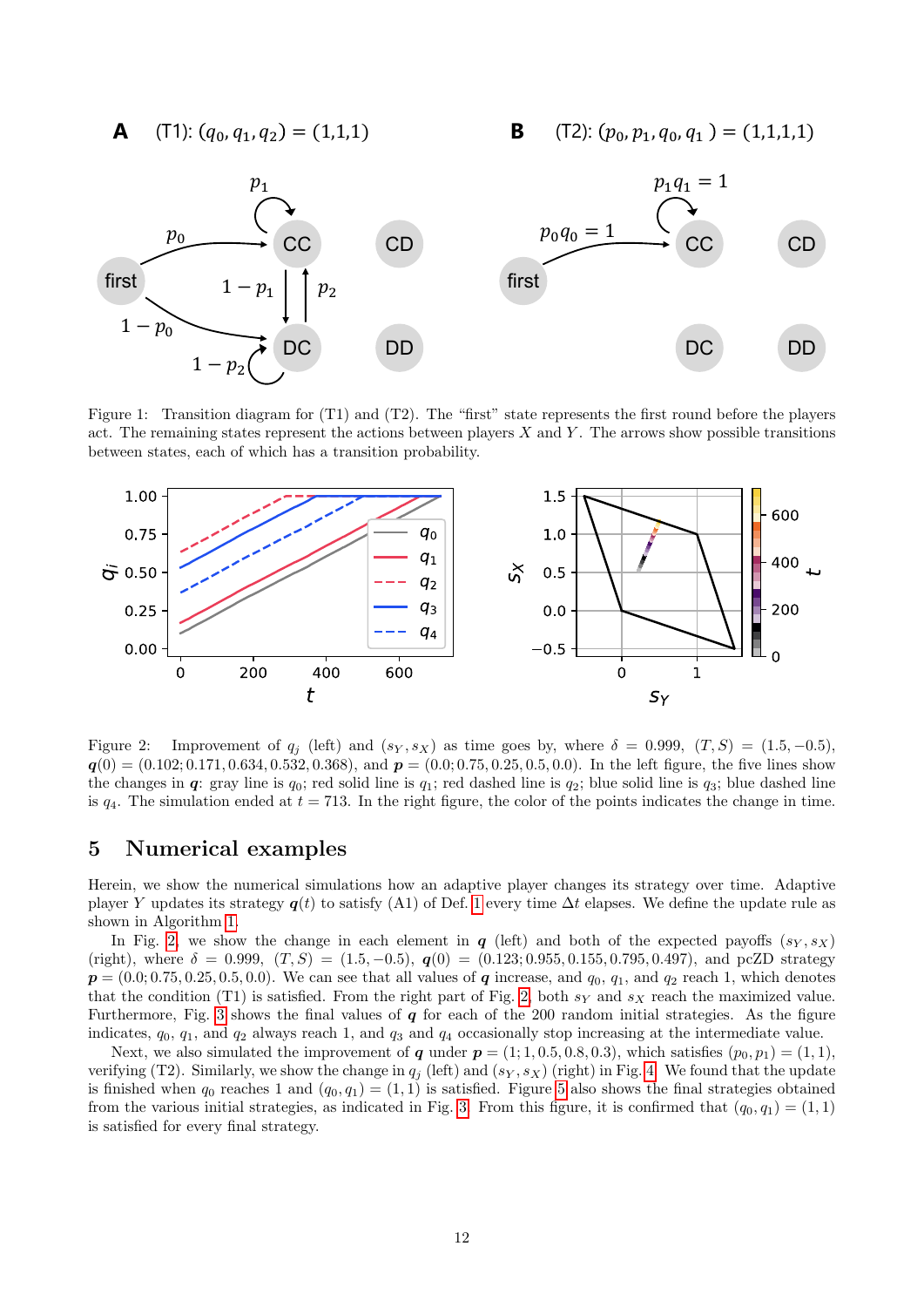Algorithm 1: Update algorithm

```
1 flag \leftarrow True
 2 \t t \leftarrow 03 generate random vector q_0 \in [0, 1]^54 \boldsymbol{q}(t) \leftarrow \boldsymbol{q}_0\mathfrak s set p as a pcZD strategy
 6 while flag is True do
 \mathbf{z} flag \leftarrow False
 8 calculate the average expected payoff s_Y from q(t)9 for i \leftarrow 1 to 10000 do
10 generate random vector r = (r_0, r_1, r_2, r_3, r_4) \in [0, 1]^511 | calculate normalized vector r' = \frac{r}{|r|}12 calculate \boldsymbol{q}', where q'_j = \min\{\max\{q_j + r'_j\Delta t, 0\}, 1\}13 | calculate s'_Y using q'\begin{array}{|c|c|c|}\hline \text{14} & \text{if } s'_Y > s_Y \text{ then} \end{array}15 \begin{array}{|c|c|c|c|c|}\n\hline\n15 & t \leftarrow t + \Delta t\n\end{array}\begin{array}{|c|c|c|c|}\hline \ \textbf{16} & & \end{array} \begin{array}{|c|c|c|c|}\hline \ \textbf{q}(t) \leftarrow \textbf{q}' \end{array}17 | | flag \leftarrow True
18 | | break
```
<span id="page-12-0"></span>

<span id="page-12-1"></span>Figure 3: Final strategies obtained from the various initial strategies (which are 200 random instances), where  $\delta = 0.999, (T, S) = (1.5, -0.5), \text{ and } \boldsymbol{p} = (0.0, 0.75, 0.25, 0.5, 0.0).$  Each point shows the value of  $q_j$  at the point where the simulation ends.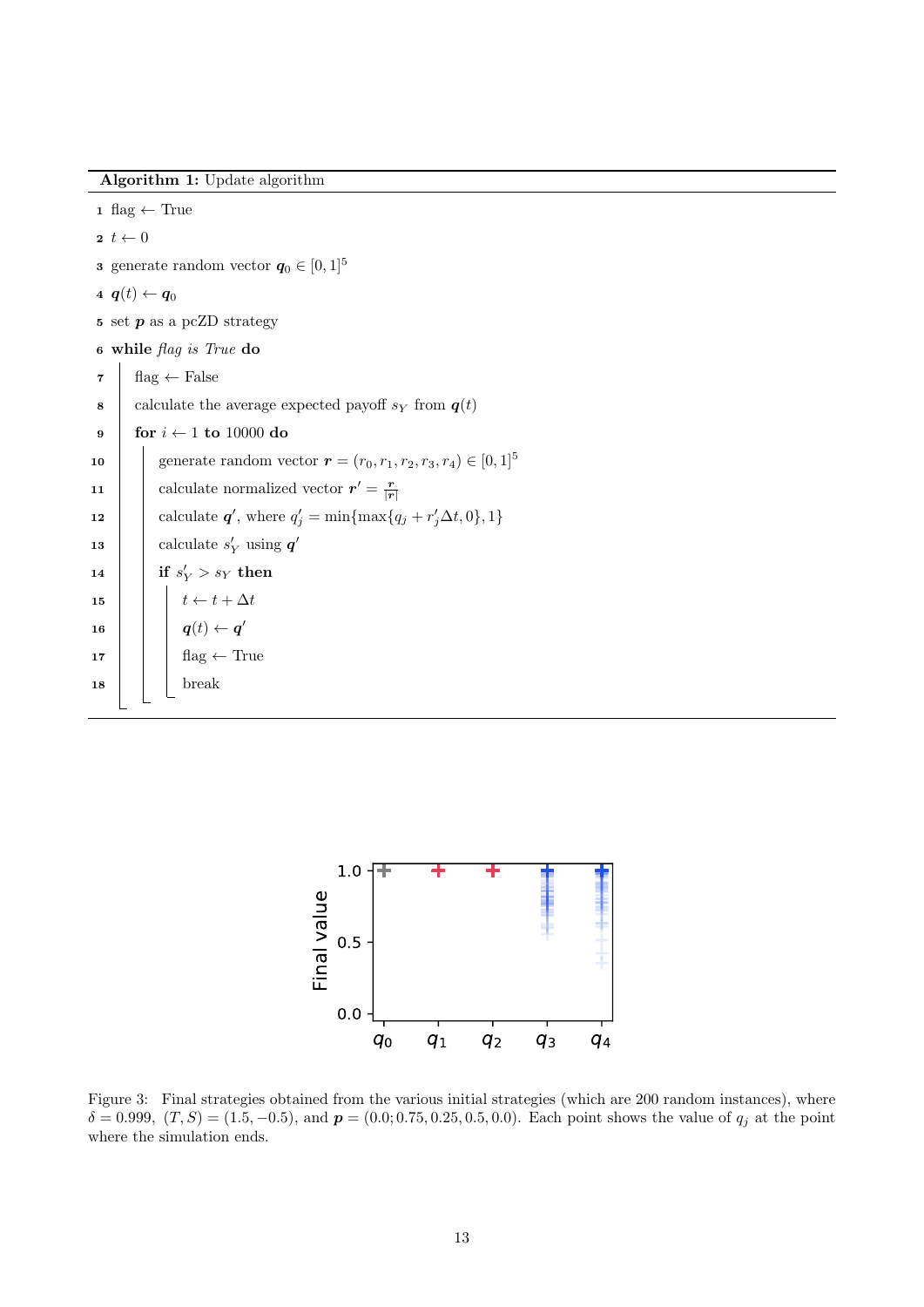

<span id="page-13-0"></span>Figure 4: Improvement of each  $q_i$  (left) and  $(s_Y, s_X)$  as time goes by, where  $\delta = 0.999, (T, S) = (1.5, -0.5)$ ,  $q(0) = (0.177; 0.449, 0.751, 0.684, 0.04),$  and  $p = (1; 1, 0.5, 0.8, 0.3).$  In the left figure, the five lines show the changes in  $q$ : gray line is  $q_0$ ; red solid line is  $q_1$ ; red dashed line is  $q_2$ ; blue solid line is  $q_3$ ; blue dashed line is  $q_4$ . The simulation ended at  $t = 653$ . In the right figure, the color of the points indicates the change in time.



<span id="page-13-1"></span>Figure 5: Final strategies obtained from the various initial strategies (which are 200 random instances), where  $\delta = 0.999, (T, S) = (1.5, -0.5), \text{ and } p = (1, 1, 0.5, 0.8, 0.3).$  Each point shows the value of  $q_j$  at the point where the simulation ends.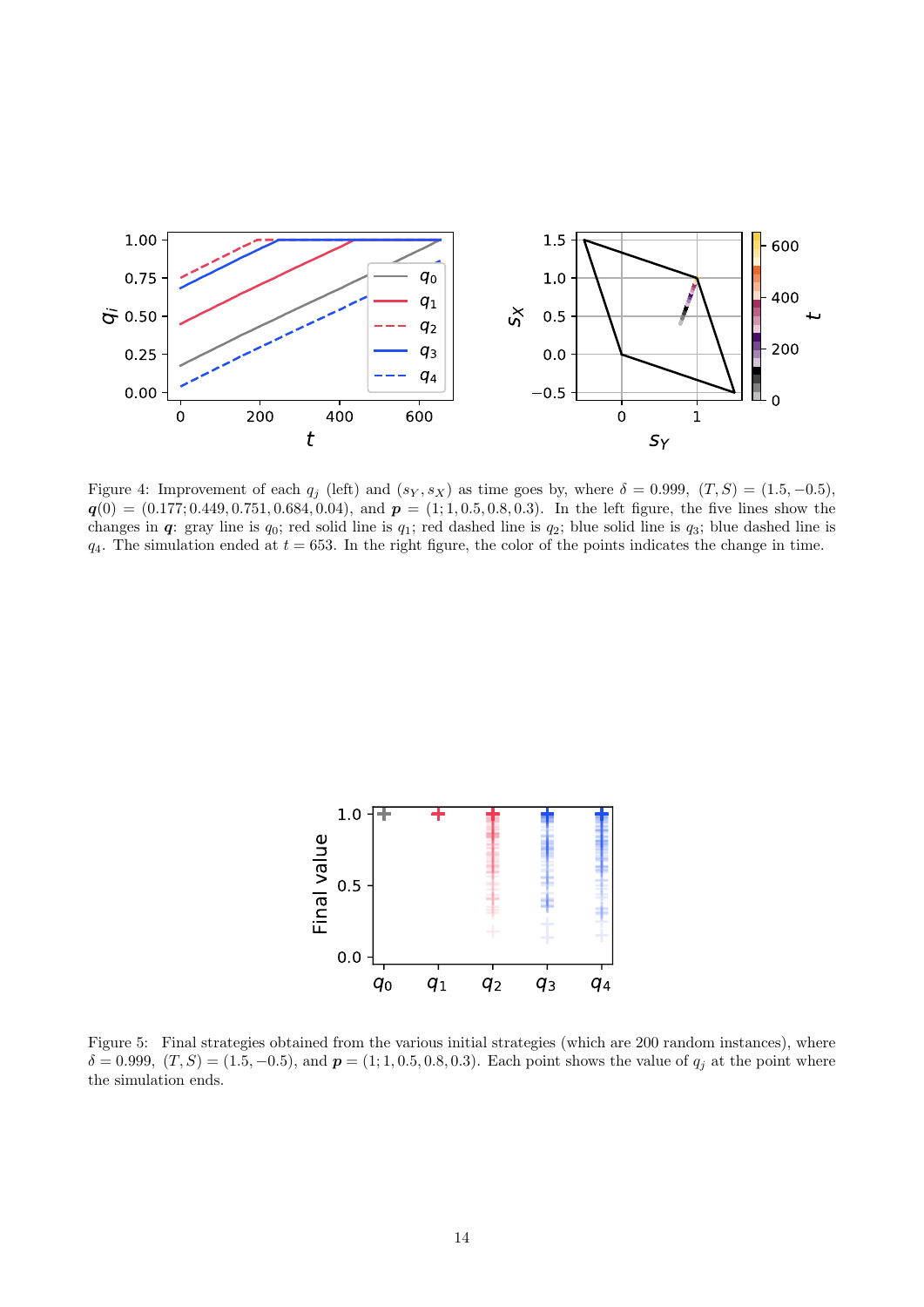

Figure A.1: An  $n \times n$  determinant  $\langle z; M, x \rangle$  (the *i*th row and *j*th column element is denoted as  $d_{i,j}$ ) consists of  $\boldsymbol{z} \in \mathbb{R}^4$  (orange),  $M \in \mathbb{R}^{3 \times 3}$  (gray),  $\boldsymbol{x} \in \mathbb{R}^3$  (blue), where  $z_i$  is assigned to  $d_{1,i}$   $(i \in \{1, \cdots, n+1\})$ ,  $x_j$  to  $d_{j+1,n+1}$   $(j \in \{1, \dots, n\})$ , and  $m_{k,l}$  to  $d_{k+1,l}$   $(k, l \in \{1, \dots, n\})$ .

### 6 Discussion

In 2012, Press and Dyson found ZD strategies that have novel properties in the context of the RPD games. ZD strategies linearize the payoff relationship between themselves and their opponents. In addition, they predicted that pcZD strategies will lead an adaptive player to an unconditional cooperation from an unconditional defection. Chen and Zinger proved that the values of partial derivatives of the expected payoff expressed in the form of a determinant are positive (except for particular cases). Namely, each cooperation probability in the strategy vector increases, and any strategies will then reach an unconditional cooperation. However, it was still an open question whether the property exists even in the case of a discount factor. For this reason, we represented the expected payoff when considering the discount factor as the form of the determinants. Then, using a similar technique as in [\[8\]](#page-21-5), we proved that pcZD strategies lead an adaptive player to an unconditional cooperation from any initial strategies. Moreover, we numerically simulated how adaptive players improved their strategies, and then confirmed that each cooperation probability in their strategy vector basically increased. As a result, their strategies consistently reached an unconditional cooperation.

We propose the following three research directions that are not addressed in this paper but are attractive nonetheless: First, introducing implementation or observation errors into the RPD games is a natural step. If the partial derivatives of the expected payoff with errors can be derived, we can calculate the destination of all adapting paths. Second, adapting paths are the result of individual learning, in which one tries to improve their own payoff to a ZD player. It is uncertain whether adapting paths are derived from the result of an evolutionary process in a population. Finally, in this paper, we only proved the destinations of all adapting paths for the special case of a PD in which  $T + S > P$ . Thus, it is important to expand this payoff relationship to the general PD.

# <span id="page-14-0"></span>Appendix A Factorization of the RHS of  $\partial s_X/\partial q_i$

### A.1 Deriving partial derivatives of  $s_X$  for  $q_\ell$  ( $\ell \in \{1, 2, 3, 4\}$ ) (Eq. [\(29\)](#page-4-1))

We use Eq.  $(20)$  of  $[8]$  as follows:

$$
\det\left(\begin{array}{cc} \langle z;M,\mathbf{x}\rangle & \langle \tilde{z};M,\mathbf{x}'\rangle \\ \langle z';M,\mathbf{x}\rangle & \langle z';M,\mathbf{x}'\rangle \end{array}\right) = \langle M\rangle \left(\sum_{1\leq i\leq j\leq n} \langle M;\mathbf{x},\mathbf{x}'\rangle_{i,j} (z_iz'_j - z_jz'_i) + \sum_{1\leq i\leq n} \langle M;\tilde{z}_{n+1}\mathbf{x}-z_{n+1}\mathbf{x}'\rangle_i z'_i\right),\tag{A.1}
$$

where  $M \in \mathbb{R}^{n \times n}$  ( $\langle M \rangle$  denotes the determinant of M),  $x, x' \in \mathbb{R}^n$ , and  $z, z', \tilde{z} \in \mathbb{R}^{n+1}$ . In addition,  $\langle M; x_1, \cdots, x_k \rangle_{i_1,\cdots,i_k}$   $(k \leq n)$  is the determinant of the matrix made of M by replacing its columns numbered  $i_1, \dots, i_k$  by the column vectors  $x_1, \dots, x_k$ .

We can regard  $D(p, q, f)$  and its partial derivatives in Eq. [\(28\)](#page-4-0) as the style of  $\langle z; M, x \rangle$ , where  $n = 3$ , then apply Eq.  $(A.1)$ :

<span id="page-14-2"></span><span id="page-14-1"></span>
$$
D(\mathbf{p}, \mathbf{q}, \mathbf{1}_4)^2 \frac{\partial s_X}{\partial q_\ell} = \det \left( \begin{array}{cc} \langle \mathbf{z}_\ell; M_\ell, \mathbf{1}_3 \rangle & \langle \tilde{\mathbf{z}}_\ell; M, \mathbf{x}'_\ell \rangle \\ \delta \langle \mathbf{z}'_\ell; M_\ell, \mathbf{1}_3 \rangle & \delta \langle \mathbf{z}'_\ell; M, \mathbf{x}'_\ell \rangle \end{array} \right), \tag{A.2}
$$

where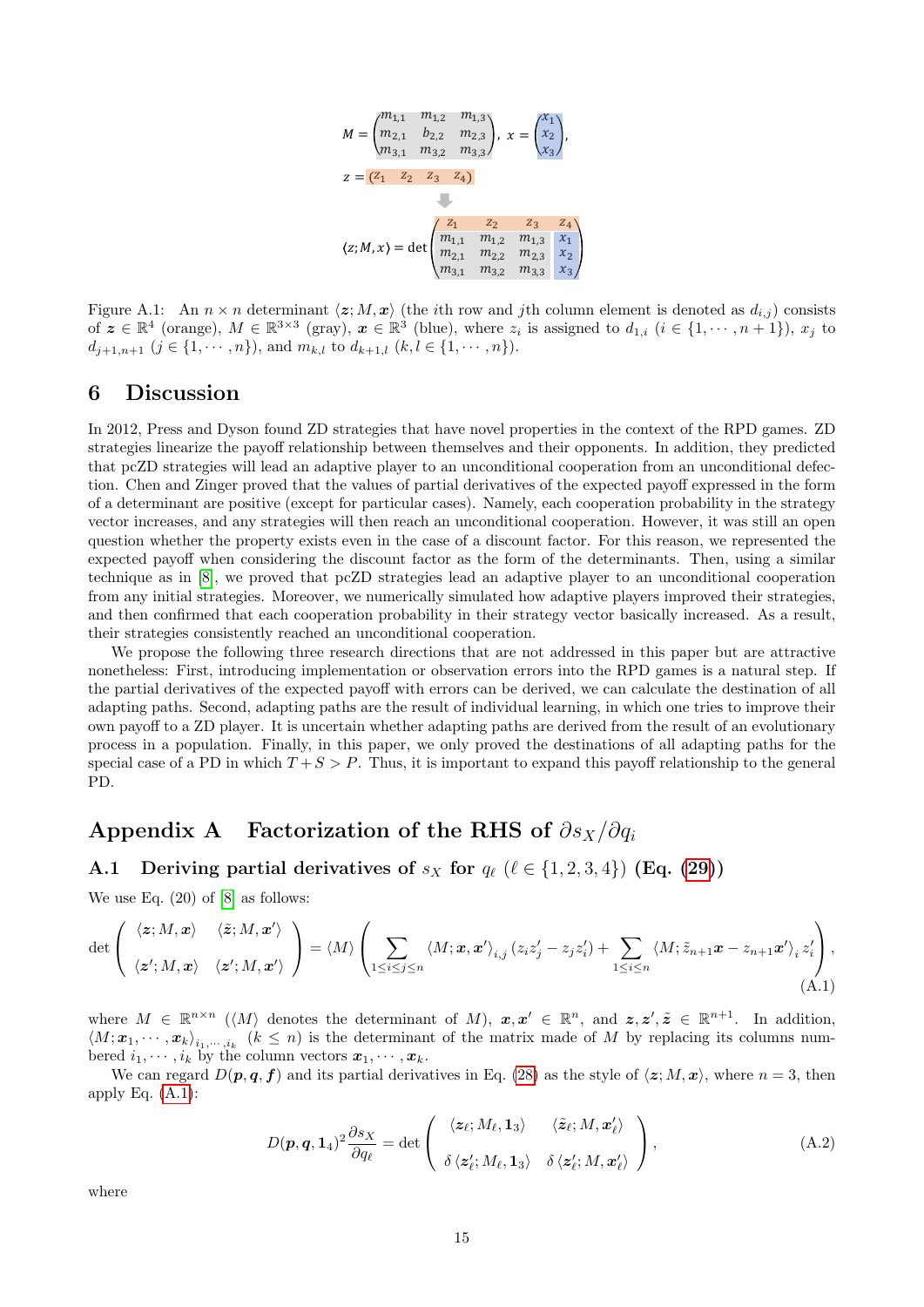- $M_{\ell}$  is the 3 × 3 determinant, where  $D(p, q, f)$  is eliminated in the  $\ell$ th row and 4th column;
- $z_{\ell}$  is the  $\ell$ th row vector of  $D(p, q, 1_4);$
- $z'_\ell$  is the  $\ell$ th row vector of  $D(p, q, f)$ , which is partially differentiated for  $q_\ell$  and then divided by  $\delta$ ;
- $\tilde{\mathbf{z}}_{\ell}$  is the  $\ell$ th row vector of  $D(\mathbf{p}, \mathbf{q}, \mathbf{S}_X)$  (the same as  $\mathbf{z}$ ); and
- $x'_{\ell}$  is  $S_X$  with the  $\ell$ th element eliminated.

Note that it is sufficient to partially differentiate only the  $\ell$ th row vector of  $D(p,q,f)$  for  $\frac{\partial D(p,q,f)}{\partial q_{\ell}}$  because  $q_{\ell}$ does not exist in any other row. Thus, we obtain  $\tilde{\mathbf{z}}_{\ell} = (p_{\lambda(\ell)}, 0, 1, 0)$ , where

<span id="page-15-0"></span>
$$
\lambda(\ell) \equiv \begin{cases} \ell & (\text{if } \ell \in \{1, 4\}) \\ 5 - \ell & (\text{otherwise}) \end{cases} .
$$

Transforming the RHS of Eq. [\(A.2\)](#page-14-2) using Eq. [\(A.1\)](#page-14-1), we obtain the following:

$$
D(\boldsymbol{p}, \boldsymbol{q}, \mathbf{1}_4)^2 \frac{\partial s_X}{\partial q_\ell} = \delta \langle M_\ell \rangle \left( \sum_{i=1}^2 \sum_{j=i+1}^3 \langle M_\ell; \mathbf{1}_3, \boldsymbol{x}'_\ell \rangle_{i,j} (z_{\ell;i} z'_{\ell;j} - z_{\ell;j} z'_{\ell;i}) + \sum_{i=1}^3 \langle M_\ell; \tilde{z}_{\ell;i} \mathbf{1}_3 - \boldsymbol{x}'_\ell \rangle_i z'_{\ell;i} \right), \quad (A.3)
$$

where  $z_{\ell,i}$  denotes the *i*th element of z.

Next, we transform the last factor in Eq. [\(A.3\)](#page-15-0) (composed of two summation terms). Defining two summation terms as  $S_1$  and  $S_2$ , we obtain the following expression:

<span id="page-15-3"></span>
$$
D(\mathbf{p}, \mathbf{q}, \mathbf{1}_4)^2 \frac{\partial s_X}{\partial q_\ell} = \delta \langle M_\ell \rangle (S_1 + S_2).
$$
 (A.4)

Initially, we expand  $S_1$  as follows:

$$
S_1 \equiv \sum_{i=1}^2 \sum_{j=i+1}^3 \langle M_{\ell}; \mathbf{1}_3, \mathbf{x}'_{\ell} \rangle_{i,j} (z_{\ell;i} z'_{\ell;j} - z_{\ell;j} z'_{\ell;i})
$$
  
=  $|\mathbf{1}_3 \mathbf{x}'_{\ell} \mathbf{m}_{\ell;3}| (z_{\ell;1} z'_{\ell;2} - z_{\ell;2} z'_{\ell;1}) + |\mathbf{1}_3 \mathbf{m}_{\ell;2} \mathbf{x}'_{\ell}| (z_{\ell;1} z'_{\ell;3} - z_{\ell;3} z'_{\ell;1})$   
+  $|\mathbf{m}_{\ell;1} \mathbf{1}_3 \mathbf{x}'_{\ell}| (z_{\ell;2} z'_{\ell;3} - z_{\ell;3} z'_{\ell;2}),$ 

where  $m_{\ell,i}$  denotes the *i*th column vector of  $M_\ell$ , and  $|a_1 \, a_2 \, \cdots \, a_n|$  denotes the  $n \times n$  determinant composed of  $a_i \in \mathbb{R}^n$ .

Because each term has the common column vector  $\mathbf{1}_3$  and  $\mathbf{x}'_\ell$ , we can add these terms by replacing the columns of each determinant:

<span id="page-15-1"></span>
$$
S_1=\left| (Z_{2,3}\bm{m}_{\ell;1}-Z_{1,3}\bm{m}_{\ell;2}+Z_{1,2}\bm{m}_{\ell;3})\right|\bm{1}_3\!\!-\!\bm{x}'_\ell\right|,
$$

where  $Z_{i,j} \equiv z_{\ell;i} z'_{\ell;j} - z_{\ell;j} z'_{\ell;i}$ . Substituting  $Z_{1,2} = -p_{\lambda(\ell)} z_{\ell;2}$ ,  $Z_{1,3} = z_{\ell;1} - p_{\lambda(\ell)} z_{\ell;3}$ ,  $Z_{2,3} = z_{\ell;2}$  obtained through  $\mathbf{z}'_l = (p_{\lambda(l)}, 0, 1, 0)$ , we obtain the following:

$$
S_1 = |(z_{\ell;2} \mathbf{m}_{\ell;1} + (p_{\lambda(\ell)} z_{\ell;3} - z_{\ell;1}) \mathbf{m}_{\ell;2} - p_{\lambda(\ell)} z_{\ell;2} \mathbf{m}_{\ell;3}) \mathbf{1}_3 \mathbf{x}'_{\ell}|. \tag{A.5}
$$

Next, we transform  $S_2$  as shown below:

$$
S_2 \equiv \sum_{i=1}^3 |M_{\ell}; \tilde{z}_{\ell;4} \mathbf{1}_3 - \mathbf{x}'_{\ell}|_i z'_{\ell;i}
$$
  
=  $z'_{\ell;1} |(\tilde{z}_{\ell;4} \mathbf{1}_3 - \mathbf{x}'_{\ell}) \mathbf{m}_{\ell;2} \mathbf{m}_{\ell;3}| + z'_{\ell;2} |\mathbf{m}_{\ell;1} (\tilde{z}_{\ell;4} \mathbf{1}_3 - \mathbf{x}'_{\ell}) \mathbf{m}_{\ell;3}|$   
+  $z'_{\ell;3} |\mathbf{m}_{\ell;1} \mathbf{m}_{\ell;2} (\tilde{z}_{\ell;4} \mathbf{1}_3 - \mathbf{x}'_{\ell})|.$ 

Substituting  $\mathbf{z}'_{\ell} = (p_{\lambda(\ell)}, 0, 1, 0)$ , we obtain

<span id="page-15-2"></span>
$$
S_2 = p_{\lambda(\ell)} |(\tilde{z}_{\ell;4} \mathbf{1}_3 - \mathbf{x}'_{\ell}) \mathbf{m}_{\ell;2} \mathbf{m}_{\ell;3}| + |\mathbf{m}_{\ell;1} \mathbf{m}_{\ell;2} (\tilde{z}_{\ell;4} \mathbf{1}_3 - \mathbf{x}'_{\ell})|
$$
  
\n=  $p_{\lambda(\ell)} |\mathbf{m}_{\ell;3} \mathbf{m}_{\ell;2} (\mathbf{x}'_{\ell} - \tilde{z}_{\ell;4} \mathbf{1}_3)| - |\mathbf{m}_{\ell;1} \mathbf{m}_{\ell;2} \mathbf{x}'_{\ell} - \tilde{z}_{\ell;4} \mathbf{1}_3|$   
\n=  $|(p_{\lambda(\ell)} \mathbf{m}_{\ell;3} - \mathbf{m}_{\ell;1}) \mathbf{m}_{\ell;2} (\mathbf{x}'_{\ell} - \tilde{z}_{\ell;4} \mathbf{1}_3)|.$  (A.6)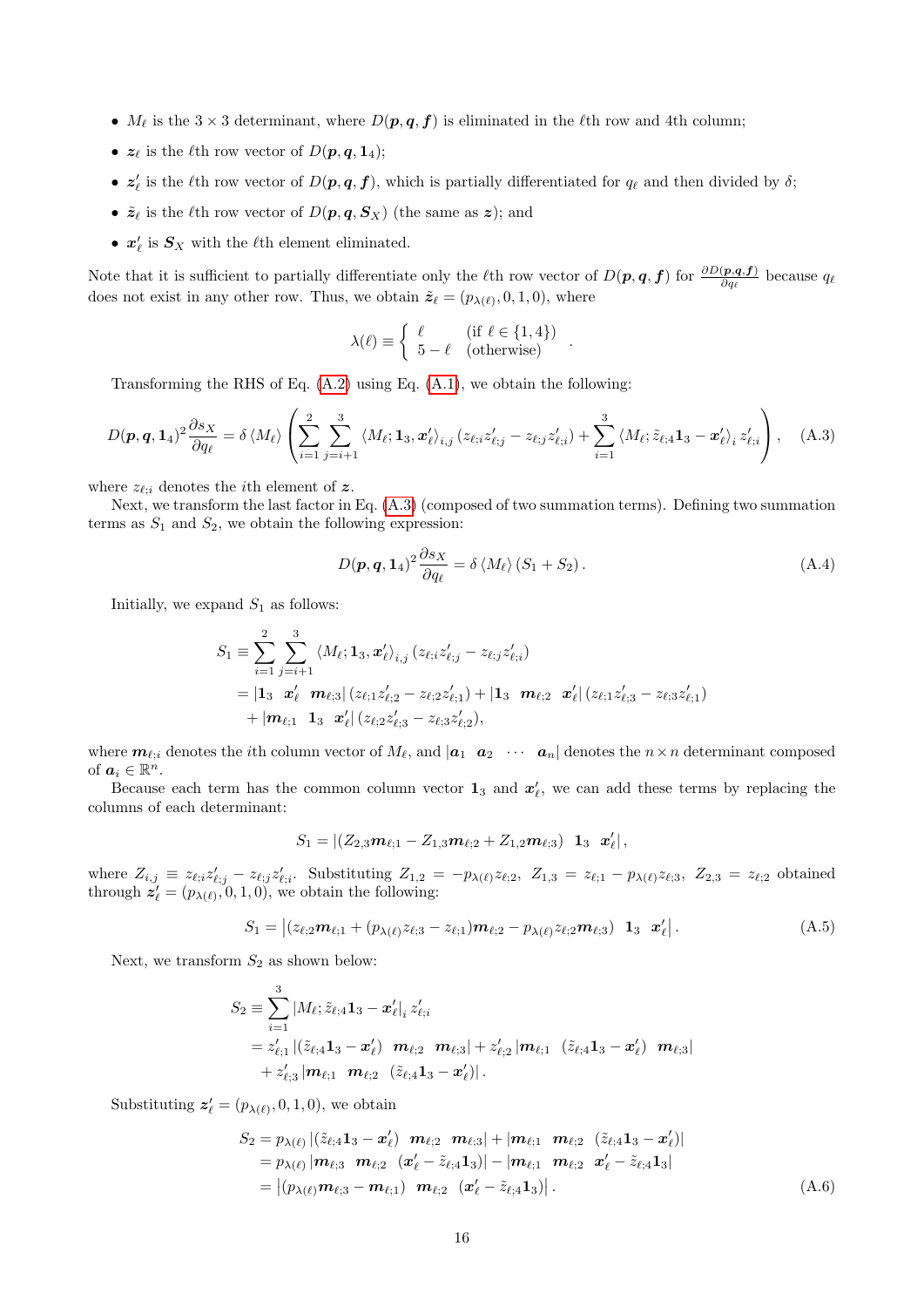Therefore, we obtain the following expression by substituting Eq.  $(A.5)$  and  $(A.6)$  for Eq.  $(A.4)$ :

$$
S_{1} + S_{2} = |(z_{\ell;2}m_{\ell;1} + (p_{\lambda(\ell)}z_{\ell;3} - z_{\ell;1})m_{\ell;2} - p_{\lambda(\ell)}z_{\ell;2}m_{\ell;3}) \mathbf{1}_{3} \mathbf{x}'_{\ell}|+ |(p_{\lambda(\ell)}m_{\ell;3} - m_{\ell;1}) \mathbf{m}_{\ell;2} (\mathbf{x}'_{\ell} - \tilde{z}_{\ell;4} \mathbf{1}_{3})|= |(z_{\ell;2}m_{\ell;1} + (p_{\lambda(\ell)}z_{\ell;3} - z_{\ell;1})m_{\ell;2} - p_{\lambda(\ell)}z_{\ell;2}m_{\ell;3}) \mathbf{1}_{3} (\mathbf{x}'_{\ell} - \tilde{z}_{\ell;4} \mathbf{1}_{3})|- |(m_{\ell;1} - p_{\lambda(\ell)}m_{\ell;3}) \mathbf{m}_{\ell;2} (\mathbf{x}'_{\ell} - \tilde{z}_{\ell;4} \mathbf{1}_{3})|= z_{\ell;2} |(m_{\ell;1} - p_{\lambda(\ell)}m_{\ell;3}) \mathbf{1}_{3} (\mathbf{x}'_{\ell} - \tilde{z}_{\ell;4} \mathbf{1}_{3})| + (p_{\lambda(\ell)}z_{\ell;3} - z_{\ell;1}) |m_{\ell;2} \mathbf{1}_{3} (\mathbf{x}'_{\ell} - \tilde{z}_{\ell;4} \mathbf{1}_{3})|- |(m_{\ell;1} - p_{\lambda(\ell)}m_{\ell;3}) \mathbf{m}_{\ell;2} (\mathbf{x}'_{\ell} - \tilde{z}_{\ell;4} \mathbf{1}_{3})|= z_{\ell;2} |(m_{\ell;1} - p_{\lambda(\ell)}m_{\ell;3}) \mathbf{1}_{3} (\mathbf{x}'_{\ell} - \tilde{z}_{\ell;4} \mathbf{1}_{3})|- |{(p_{\lambda(\ell)}z_{\ell;3} - z_{\ell;1})1_{3} + m_{\ell;1} - p_{\lambda(\ell)}m_{\ell;3}} \mathbf{m}_{\ell;2} (\mathbf{x}'_{\ell} - \tilde{z}_{\ell;4} \mathbf{1}_{3})|= |{(p_{\lambda(\ell)}z_{\ell;3} - z_{\ell;1})1_{3} + m_{\ell;1} -
$$

Now, we define  $r_\ell \equiv (p_{\lambda(\ell)}z_{\ell;3} - z_{\ell;1})\mathbf{1}_3 + \mathbf{m}_{\ell;1} - p_{\lambda(\ell)}\mathbf{m}_{\ell;3}$  and  $\mathbf{r}_\ell^T = (r_{\ell;1}, r_{\ell;2}, r_{\ell;3})$ . Thus,

<span id="page-16-0"></span>
$$
S_1 + S_2 = |\mathbf{r}_{\ell} \ (z_{\ell;2} \mathbf{1}_3 - \mathbf{m}_{\ell;2}) \ (\mathbf{x}'_{\ell} - \tilde{z}_{\ell;4} \mathbf{1}_3)|. \tag{A.8}
$$

We then transform Eq. [\(A.8\)](#page-16-0) further for each  $\ell \in \{1, 2, 3, 4\}.$ 

#### A.1.1 Case of  $\ell = 1$ :

 $\text{Substituting } z_{1;2} = -1 + \delta p_1 + (1 - \delta) p_0, \, \tilde{z}_{1;4} = 1, \, \boldsymbol{m}_{1;2}^T = (\delta p_3 + (1 - \delta) p_0, -1 + \delta p_2 + (1 - \delta) p_0, \delta p_4 + (1 - \delta) p_0),$ and  $\mathbf{x}_1^{\prime T} = (T, S, 0)$  for Eq. [\(A.8\)](#page-16-0), we obtain

$$
|\mathbf{r}_1(z_{1;2}\mathbf{1}_3-\mathbf{m}_{1;2}) (x_1'-\tilde{z}_{1;4}\mathbf{1}_3)|=\left|\begin{array}{cc}r_{1;1}&-1+\delta p_1-\delta p_3 & T-1\\r_{1;2}&\delta p_1-\delta p_2 & S-1\\r_{1;3}&-1+\delta p_1-\delta p_4 & -1\end{array}\right|.
$$

Adding the third column multiplied by  $(-1 + \delta p_1 - \delta p_4)$  to the second column,

$$
= \begin{vmatrix} r_{1;1} & -1 + \delta p_1 - \delta p_3 - (T-1)(1 - \delta p_1 + \delta p_4) & T-1 \ r_{1;2} & \delta p_1 - \delta p_2 - (S-1)(1 - \delta p_1 + \delta p_4) & S-1 \ r_{1;3} & 0 & -1 \end{vmatrix}.
$$

Adding the second row to the first row,

$$
= \begin{vmatrix} r_{1,1} + r_{1,2} & 1 + 2\delta p_4 - \delta p_2 - \delta p_3 - (T + S)(1 - \delta p_1 + \delta p_4) & T + S - 2 \\ r_{1,2} & \delta p_1 - \delta p_2 - (S - 1)(1 - \delta p_1 + \delta p_4) & S - 1 \\ r_{1,3} & 0 & -1 \end{vmatrix}.
$$

We then obtain the following by using Eq.  $(19)$  for the  $(2, 2)$  element:

$$
= \begin{vmatrix} r_{1;1} + r_{1;2} & 0 & T + S - 2 \ r_{1;2} & p_2 - p_1 S + \delta p_4 (1 - S) & S - 1 \ r_{1;3} & 0 & -1 \end{vmatrix}.
$$

Thus, we obtain

$$
= (p_2 - p_1S + \delta p_4(1 - S)) \begin{vmatrix} r_{1,1} + r_{1,2} & T + S - 2 \ r_{1,3} & -1 \end{vmatrix}.
$$

If we define

$$
\mathfrak{d}_1 \equiv \left| \begin{array}{cc} r_{1;1} + r_{1;2} & T + S - 2 \\ r_{1;3} & -1 \end{array} \right|, \tag{A.9}
$$

we obtain Eq. [\(29\)](#page-4-1) for  $\ell = 1$ .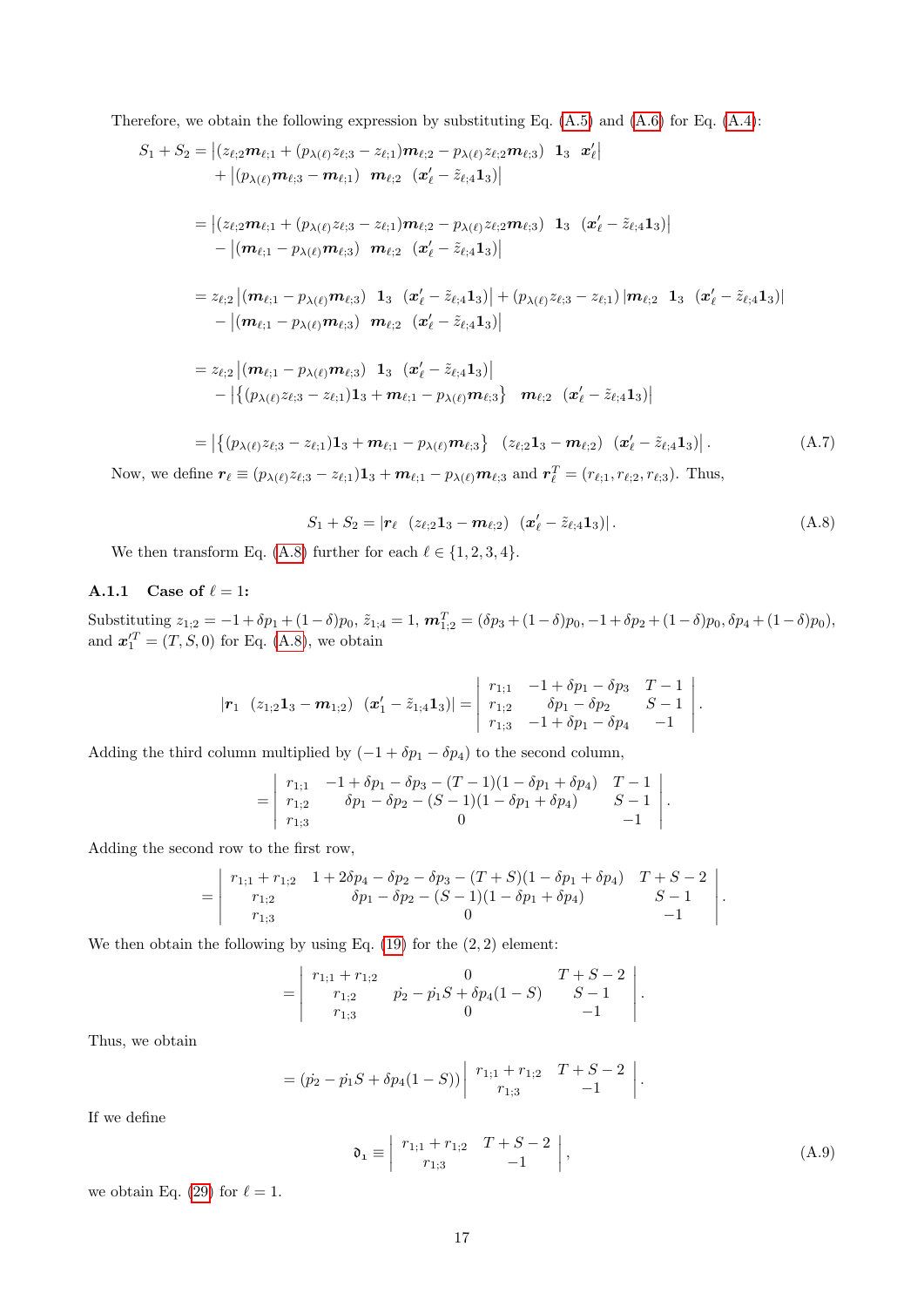#### A.1.2 Case of  $\ell = 2$ :

 $\text{Substituting } z_{2;2} = \delta p_3 + (1-\delta)p_0, \, \tilde{z}_{2;4} = T, \, \boldsymbol{m}_{2;2}^T = (-1+\delta p_1 + (1-\delta)p_0, -1+\delta p_2 + (1-\delta)p_0, \delta p_4 + (1-\delta)p_0),$ and  $x_2^{\prime T} = (1, S, 0)$  for Eq. [\(A.8\)](#page-16-0), we obtain

$$
|\boldsymbol{r}_2 \ (z_{2;2} \mathbf{1}_3 - \boldsymbol{m}_{2;2}) \ (\boldsymbol{x}'_2 - \tilde{z}_{2;4} \mathbf{1}_3)| = \begin{vmatrix} r_{2;1} & 1 + \delta p_3 - \delta p_1 & 1 - T \\ r_{2;2} & 1 + \delta p_3 - \delta p_2 & S - T \\ r_{2;3} & \delta p_3 - \delta p_4 & -T \end{vmatrix}.
$$

Subtracting the third row and the third row doubled from the first and second rows, respectively:

$$
= \begin{vmatrix} r_{2;1} - r_{2;3} & 1 - \delta p_1 + \delta p_4 & 1 \\ r_{2;2} - 2r_{2;3} & 1 + 2\delta p_4 - \delta p_2 - \delta p_3 & T + S \\ r_{2;3} & \delta p_3 - \delta p_4 & -T \end{vmatrix}.
$$

Subtracting the third column multiplied by  $1 - \delta p_1 + \delta p_4$  from the second column,

$$
= \begin{vmatrix} r_{2;1} - r_{2;3} & 0 & 1 \ r_{2;2} - 2r_{2;3} & 1 + 2\delta p_4 - \delta p_2 - \delta p_3 - (T + S)(1 - \delta p_1 + \delta p_4) & T + S \ r_{2;2} - r_{2;3} & 1 - \delta p_2 + \delta p_4 - S(1 - \delta p_1 + \delta p_4) & S \end{vmatrix}.
$$

We then obtain the following using Eq. [\(19\)](#page-3-9) for the (3,2) element:

$$
= \begin{vmatrix} r_{2,1} - r_{2,3} & 0 & 1 \ r_{2,2} - 2r_{2,3} & 0 & T + S \ r_{2,2} - r_{2,3} & p_2 - p_1 S + \delta p_4 (1 - S) & S \end{vmatrix}
$$

Thus, we obtain

$$
= (p_2 - p_1S + \delta p_4(1 - S)) \begin{vmatrix} r_{2,2} - 2r_{2,3} & T + S \\ r_{2,1} - r_{2,3} & 1 \end{vmatrix}.
$$

If we define

$$
\mathfrak{d}_2 \equiv \left| \begin{array}{cc} r_{2;2} - 2r_{2;3} & T + S \\ r_{2;1} - r_{2;3} & 1 \end{array} \right|, \tag{A.10}
$$

.

we obtain Eq. [\(29\)](#page-4-1) for  $\ell = 2$ .

#### A.1.3 Case of  $\ell = 3$ :

 $\text{Substituting } z_{3;2} = -1 + \delta p_2 + (1-\delta)p_0, \, \tilde{z}_{3;4} = S, \, \boldsymbol{m}_{3;2}^T = (-1+\delta p_1 + (1-\delta)p_0, \delta p_3 + (1-\delta)p_0, \delta p_4 + (1-\delta)p_0,$ and  $x_3^{\prime T} = (1, T, 0)$  for Eq. [\(A.8\)](#page-16-0), we obtain

$$
|\mathbf{r}_3 \quad (z_{3;2} \mathbf{1}_3 - \mathbf{m}_{3;2}) \quad (\mathbf{x}_3' - \tilde{z}_{3;4} \mathbf{1}_3)| = \begin{vmatrix} r_{3;1} & \delta p_2 - \delta p_1 & 1 - S \\ r_{3;2} & -1 + \delta p_2 - \delta p_3 & T - S \\ r_{3;3} & -1 + \delta p_2 - \delta p_4 & -S \end{vmatrix}.
$$

Subtracting the third row and the third row doubled from the first and second rows, respectively,

$$
= \begin{vmatrix} r_{3;1} - r_{3;3} & 1 - \delta p_1 + \delta p_4 & 1 \\ r_{3;2} - 2r_{3;3} & 1 + 2\delta p_4 - \delta p_2 - \delta p_3 & T + S \\ r_{3;3} & -1 + \delta p_2 - \delta p_4 & -S \end{vmatrix}.
$$

Subtracting the third column multiplied by  $1 - \delta p_1 + \delta p_4$  from the second column,

$$
= \begin{vmatrix} r_{3;1} - r_{3;3} & 0 & 1 \ r_{3;2} - 2r_{3;3} & 1 + 2\delta p_4 - \delta p_2 - \delta p_3 - (T + S)(1 - \delta p_1 + \delta p_4) & T + S \ r_{3;3} & -1 + \delta p_2 - \delta p_4 + S(1 - \delta p_1 + \delta p_4) & -S \end{vmatrix}.
$$

We then obtain the following using Eq. [\(19\)](#page-3-9) for the (3,2) element:

$$
= \begin{vmatrix} r_{3;1} - r_{3;3} & 0 & 1 \ r_{3;2} - 2r_{3;3} & 0 & T + S \ r_{3;3} & -(p_2 - p_1S + \delta p_4(1-S)) & -S \end{vmatrix}.
$$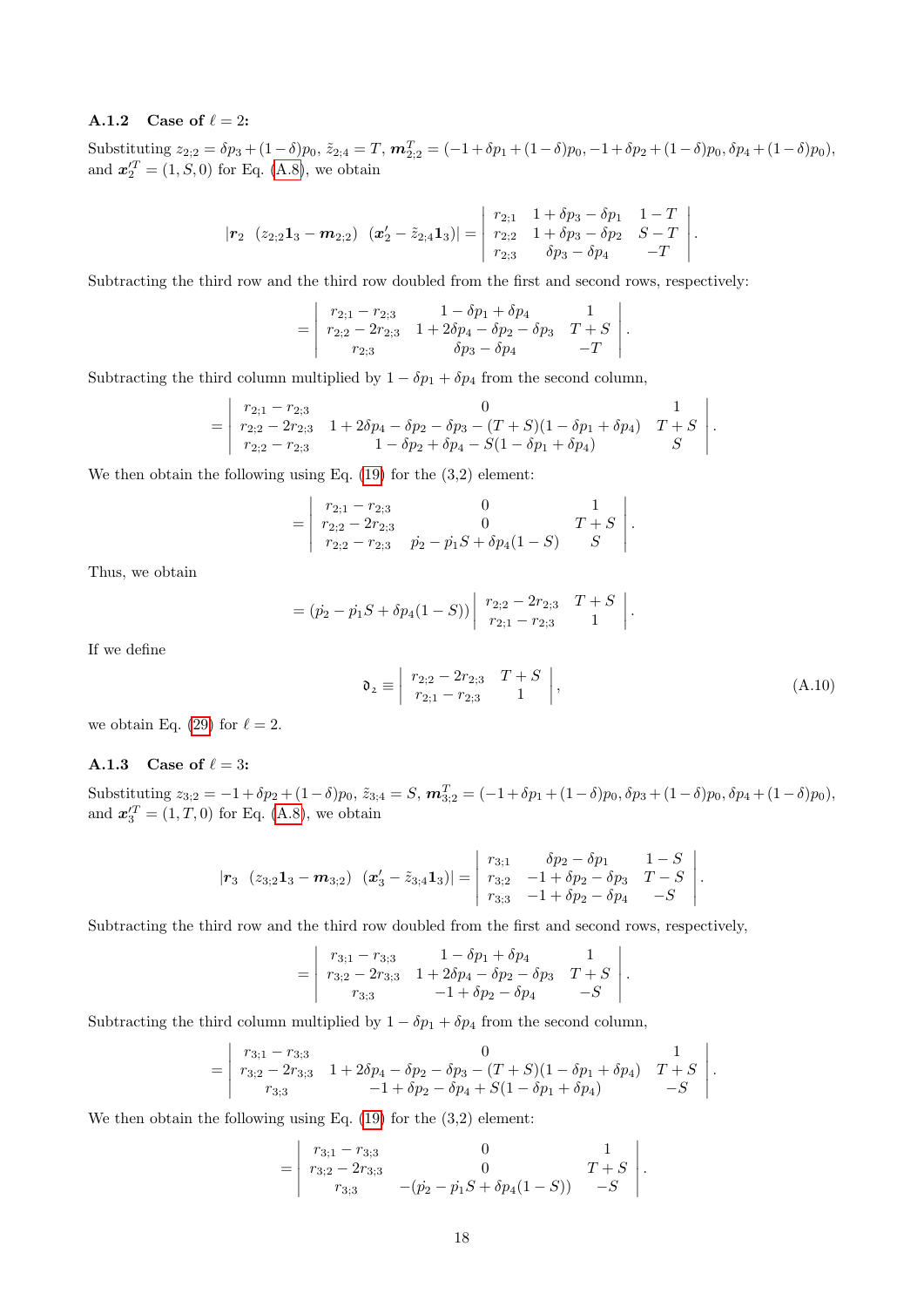Thus, we obtain

$$
= (p_2 - p_1S + \delta p_4(1 - S)) \begin{vmatrix} r_{3;1} - r_{3;3} & 1\\ r_{3;2} - 2r_{3;3} & T + S \end{vmatrix}
$$

If we define

$$
\mathfrak{d}_3 \equiv \left| \begin{array}{cc} r_{3;1} - r_{3;3} & 1 \\ r_{3;2} - 2r_{3;3} & T + S \end{array} \right|, \tag{A.11}
$$

.

we obtain Eq. [\(29\)](#page-4-1) for  $\ell = 3$ .

#### A.1.4 Case of  $\ell = 4$ :

 $\text{Substituting } z_{4;2} = \delta p_4 + (1-\delta)p_0, \, \tilde{z}_{4;4} = 0, \, \boldsymbol{m}_{4;2}^T = (-1+\delta p_1 + (1-\delta)p_0, \delta p_3 + (1-\delta)p_0, -1+\delta p_2 + (1-\delta)p_0),$ and  $\mathbf{x}_4^{\prime T} = (1, T, S)$  for Eq. [\(A.8\)](#page-16-0), we obtain

$$
|\boldsymbol{r}_4 \ \ (z_{4;2} \mathbf{1}_3 - \boldsymbol{m}_{4;2}) \ \ (\boldsymbol{x}'_4 - \tilde{z}_{4;4} \mathbf{1}_3)| = \begin{vmatrix} r_{4;1} & 1 + \delta p_4 - \delta p_1 & 1 \\ r_{4;2} & \delta p_4 - \delta p_3 & T \\ r_{4;3} & 1 + \delta p_4 - \delta p_2 & S \end{vmatrix}.
$$

Adding the third row to the second,

$$
= \begin{vmatrix} r_{4;1} & 1 + \delta p_4 - \delta p_1 & 1 \\ r_{4;2} + r_{4;3} & 1 + 2\delta p_4 - \delta p_2 - \delta p_3 & T + S \\ r_{4;3} & 1 + \delta p_4 - \delta p_2 & S \end{vmatrix}.
$$

Subtracting the third column multiplied by  $1 - \delta p_1 + \delta p_4$  from the second column,

$$
= \begin{vmatrix} r_{4;1} & 0 & 1 \ r_{4;2} + r_{4;3} & 1 + 2\delta p_4 - \delta p_2 - \delta p_3 - (T + S)(1 - \delta p_1 + \delta p_4) & T + S \ r_{4;3} & 1 + \delta p_4 - \delta p_2 - S(1 - \delta p_1 + \delta p_4) & S \end{vmatrix}.
$$

We then obtain the following using Eq. [\(19\)](#page-3-9) for the (2,2) element:

$$
= \begin{vmatrix} r_{4;1} & 0 & 1 \ r_{4;2} + r_{4;3} & 0 & T+S \ r_{4;3} & p_2 - p_1S + \delta p_4(1-S) & S \end{vmatrix}.
$$

Thus, we obtain

$$
= (p_2 - p_1S + \delta p_4(1 - S)) \begin{vmatrix} r_{4,2} + r_{4,3} & T + S \\ r_{4,1} & 1 \end{vmatrix}
$$

If we define

$$
\mathfrak{d}_1 \equiv \left| \begin{array}{cc} r_{4;2} + r_{4;3} & T + S \\ r_{4;1} & 1 \end{array} \right|, \tag{A.12}
$$

<span id="page-18-0"></span>.

we obtain Eq. [\(29\)](#page-4-1) for  $\ell = 4$ .

# A.2 Deriving the partial derivative of  $s_X$  for  $q_0$  (Eq. [\(30\)](#page-5-4))

By Eq. [\(31\)](#page-5-0),  $\frac{\partial D(\mathbf{p}, \mathbf{q}, 1_4)}{\partial q_0} = 0$  because  $D(\mathbf{p}, \mathbf{q}, 1_4)$  does not contain  $q_0$ . Using this, we obtain

$$
D(\boldsymbol{p},\boldsymbol{q},\boldsymbol{1}_4)^2 \frac{\partial s_X}{\partial q_0} = \begin{vmatrix} D(\boldsymbol{p},\boldsymbol{q},\boldsymbol{1}_4) & D(\boldsymbol{p},\boldsymbol{q},\boldsymbol{S}_X) \\ \frac{\partial D(\boldsymbol{p},\boldsymbol{q},\boldsymbol{1}_4)}{\partial q_0} & \frac{\partial D(\boldsymbol{p},\boldsymbol{q},\boldsymbol{S}_X)}{\partial q_0} \\ D(\boldsymbol{p},\boldsymbol{q},\boldsymbol{1}_4) & D(\boldsymbol{p},\boldsymbol{q},\boldsymbol{S}_X) \\ 0 & \frac{\partial D(\boldsymbol{p},\boldsymbol{q},\boldsymbol{S}_X)}{\partial q_0} \end{vmatrix},
$$

$$
\therefore D(\mathbf{p}, \mathbf{q}, \mathbf{1}_4) \frac{\partial s_X}{\partial q_0} = \frac{\partial D(\mathbf{p}, \mathbf{q}, \mathbf{S}_X)}{\partial q_0}.
$$
 (A.13)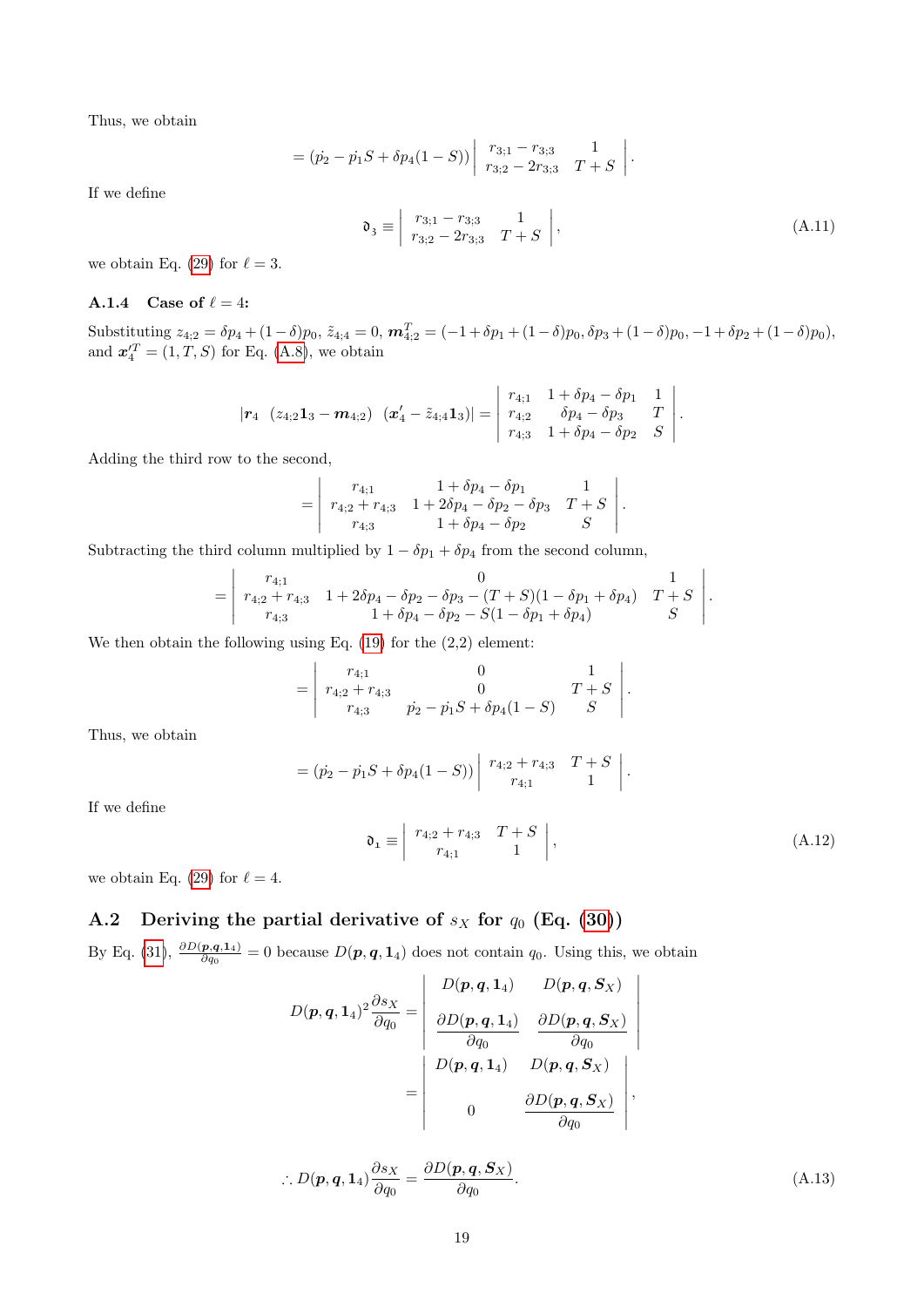Now, we derive the RHS of Eq. [\(A.13\)](#page-18-0) through the following steps. Initially, each element of  $D(p, q, S_X)$  is as follows:

$$
D(\mathbf{p}, \mathbf{q}, \mathbf{S}_X) = \begin{vmatrix} -1 + \delta p_1 q_1 + (1 - \delta) p_0 q_0 & -1 + \delta p_1 + (1 - \delta) p_0 & -1 + \delta q_1 + (1 - \delta) q_0 & 1 \\ \delta p_3 q_2 + (1 - \delta) p_0 q_0 & \delta p_3 + (1 - \delta) p_0 & -1 + \delta q_2 + (1 - \delta) q_0 & T \\ \delta p_2 q_3 + (1 - \delta) p_0 q_0 & -1 + \delta p_2 + (1 - \delta) p_0 & \delta q_3 + (1 - \delta) q_0 & S \\ \delta p_4 q_4 + (1 - \delta) p_0 q_0 & \delta p_4 + (1 - \delta) p_0 & \delta q_4 + (1 - \delta) q_0 & 0 \end{vmatrix}.
$$

Subtracting the fourth row from the first, second, and third rows, respectively, we obtain

$$
= \begin{vmatrix} -1+\delta p_1q_1-\delta p_4q_4 & -1+\delta p_1-\delta p_4 & -1+\delta q_1-\delta q_4 & 1\\ \delta p_3q_2-\delta p_4q_4 & \delta p_3-\delta p_4 & -1+\delta q_2-\delta q_4 & T\\ \delta p_2q_3-\delta p_4q_4 & -1+\delta p_2-\delta p_4 & \delta q_3-\delta q_4 & S\\ \delta p_4q_4+(1-\delta)p_0q_0 & \delta p_4+(1-\delta)p_0 & \delta q_4+(1-\delta)q_0 & 0 \end{vmatrix}.
$$

Thus,  $\frac{\partial D(\mathbf{p}, \mathbf{q}, \mathbf{S}_X)}{\partial q_0}$  is obtained by partially differentiating the fourth row below:

$$
\frac{\partial D(\mathbf{p}, \mathbf{q}, \mathbf{1}_4)}{\partial q_0} = \begin{vmatrix}\n-1 + \delta p_1 q_1 - \delta p_4 q_4 & -1 + \delta p_1 - \delta p_4 & -1 + \delta q_1 - \delta q_4 & 1 \\
\delta p_3 q_2 - \delta p_4 q_4 & \delta p_3 - \delta p_4 & -1 + \delta q_2 - \delta q_4 & T \\
\delta p_2 q_3 - \delta p_4 q_4 & -1 + \delta p_2 - \delta p_4 & \delta q_3 - \delta q_4 & S \\
(1 - \delta) p_0 & 0 & 1 - \delta & 0\n\end{vmatrix}
$$
  
=  $(1 - \delta)$ \n
$$
\begin{vmatrix}\n-1 + \delta p_1 q_1 - \delta p_4 q_4 & -1 + \delta p_1 - \delta p_4 & -1 + \delta q_1 - \delta q_4 & 1 \\
\delta p_3 q_2 - \delta p_4 q_4 & \delta p_3 - \delta p_4 & -1 + \delta q_2 - \delta q_4 & T \\
\delta p_2 q_3 - \delta p_4 q_4 & -1 + \delta p_2 - \delta p_4 & \delta q_3 - \delta q_4 & S \\
p_0 & 0 & 1 & 0\n\end{vmatrix}.
$$

Expanding the determinant using the  $(4,1)$  and  $(4,3)$  elements,

$$
\begin{vmatrix}\n-1 + \delta p_1 q_1 - \delta p_4 q_4 & -1 + \delta p_1 - \delta p_4 & -1 + \delta q_1 - \delta q_4 & 1 \\
\delta p_3 q_2 - \delta p_4 q_4 & \delta p_3 - \delta p_4 & -1 + \delta q_2 - \delta q_4 & T \\
\delta p_2 q_3 - \delta p_4 q_4 & -1 + \delta p_2 - \delta p_4 & \delta q_3 - \delta q_4 & S \\
p_0 & 0 & 1 & 0\n\end{vmatrix}
$$
\n
$$
= \begin{pmatrix}\n-1 + \delta p_1 - \delta p_4 & -1 + \delta q_1 - \delta q_4 & 1 \\
\delta p_3 - \delta p_4 & -1 + \delta q_2 - \delta q_4 & T \\
-1 + \delta p_2 - \delta p_4 & \delta q_3 - \delta q_4 & S\n\end{pmatrix} - \begin{vmatrix}\n-1 + \delta p_1 q_1 - \delta p_4 q_4 & -1 + \delta p_1 - \delta p_4 & 1 \\
\delta p_3 q_2 - \delta p_4 q_4 & \delta p_3 - \delta p_4 & T \\
\delta p_2 q_3 - \delta p_4 q_4 & -1 + \delta p_2 - \delta p_4 & S\n\end{vmatrix}.
$$

Combining both determinants by replacing the first and second columns of the former determinant, we obtain

$$
= \begin{vmatrix} (-1+\delta q_1 - \delta q_4)p_0 - (-1+\delta p_1 q_1 - \delta p_4 q_4) & -1+\delta p_1 - \delta p_4 & 1 \\ (-1+\delta q_2 - \delta q_4)p_0 - (\delta p_3 q_2 - \delta p_4 q_4) & \delta p_3 - \delta p_4 & T \\ (\delta q_3 - \delta q_4)p_0 - (\delta p_2 q_3 - \delta p_4 q_4) & -1+\delta p_2 - \delta p_4 & S \end{vmatrix}.
$$

Now, if we define the first column as  $u^T = (u_1, u_2, u_3)$ , we can then rewrite it as

$$
= \begin{vmatrix} u_1 & -1 + \delta p_1 - \delta p_4 & 1 \\ u_2 & \delta p_3 - \delta p_4 & T \\ u_2 & -1 + \delta p_2 - \delta p_4 & S \end{vmatrix}.
$$

Adding the third row to the second,

$$
= \begin{vmatrix} u_1 & -1 + \delta p_1 - \delta p_4 & 1 \\ u_2 + u_3 & -1 + \delta p_2 + \delta p_3 - 2\delta p_4 & T + S \\ u_2 & -1 + \delta p_2 - \delta p_4 & S \end{vmatrix}.
$$

Adding the third column multiplied by  $1 - \delta p_1 + \delta p_4$  to the second column,

$$
= \begin{vmatrix} u_1 & 0 & 1 \ u_2 + u_3 & -1 + \delta p_2 + \delta p_3 - 2\delta p_4 + (T + S)(1 - \delta p_1 + \delta p_4) & T + S \ u_2 & -1 + \delta p_2 - \delta p_4 + S(1 - \delta p_1 + \delta p_4) & S \end{vmatrix}.
$$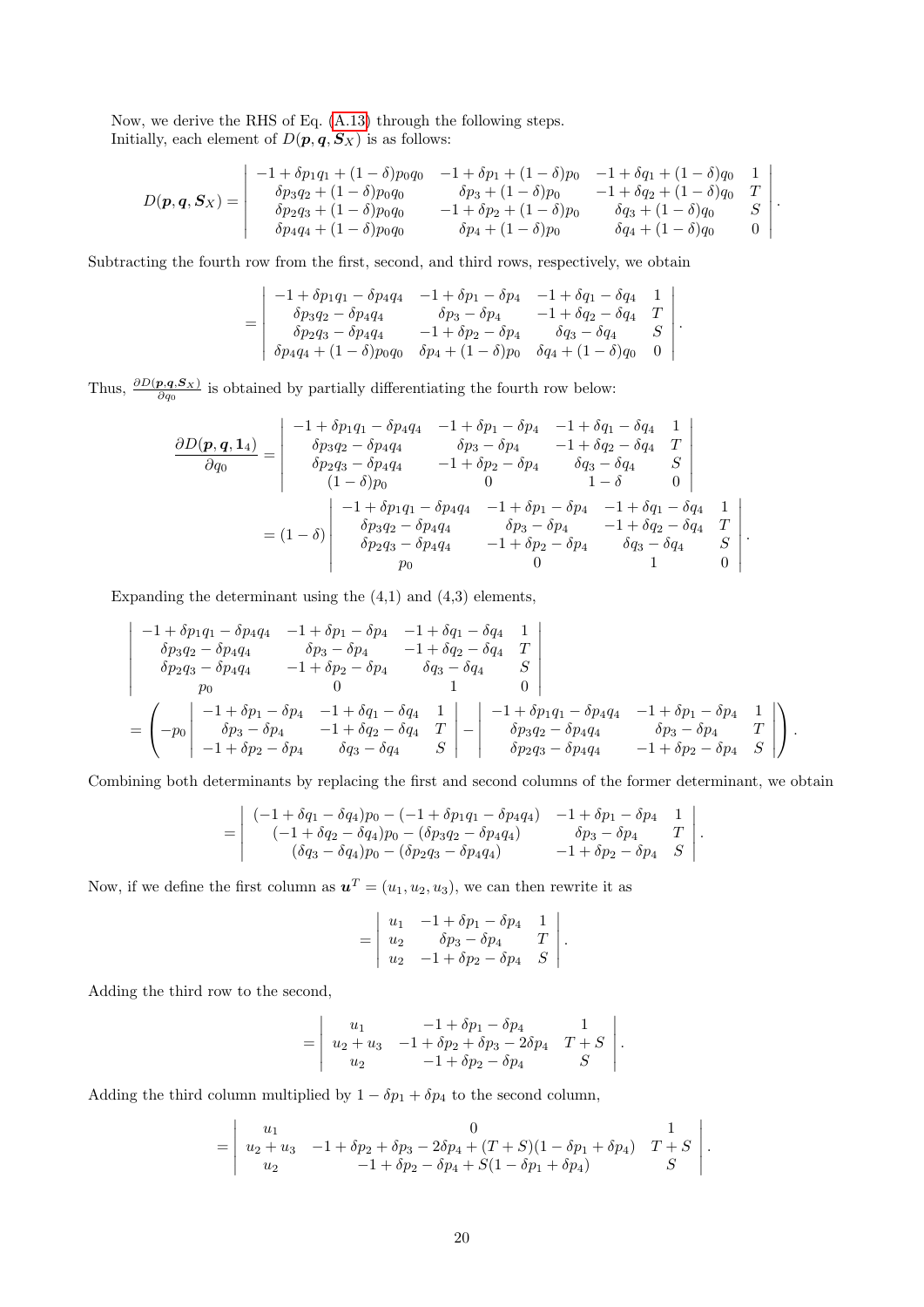We then obtain the following using Eq. [\(19\)](#page-3-9) for the (2,2) element:

$$
= \begin{vmatrix} u_1 & 0 & 1 \ u_2 + u_3 & 0 & T + S \ u_2 & -(p_2 - p_1S + \delta p_4(1 - S)) & S \end{vmatrix}
$$

Thus, we obtain

$$
= (p_2 - p_1S + \delta p_4(1 - S)) \begin{vmatrix} u_1 & 1 \\ u_2 + u_3 & T + S \end{vmatrix}.
$$

If we define

$$
\mathfrak{d}_0 \equiv \left| \begin{array}{cc} u_1 & 1 \\ u_2 + u_3 & T + S \end{array} \right|,\tag{A.14}
$$

.

we obtain Eq. [\(30\)](#page-5-4).

# <span id="page-20-0"></span>Appendix B Conditions for  $\partial s_Y / \partial q_\ell = 0$  ( $\ell \in \{1, 2, 3, 4\}$ )

We show the conditions for  $\partial s_Y / \partial q_\ell = 0$  ( $\ell \in \{1, 2, 3, 4\}$ ) below:

- $\partial s_Y / \partial q_1 = 0$  if and only if
	- $-(q_0, q_3, q_4) = (0, 0, 0)$  or
	- $-(p_0, p_4, q_0, q_4) = (0, 0, 0, 0)$  or
	- $-(p_0, q_2, q_3, q_4) = (0, 0, 0, 0)$  or
	- $-(p_2, q_0, q_2, q_4) = (0, 0, 0, 0)$  or
	- $-(p_4, q_0, q_2, q_3) = (0, 0, 0, 0)$  or
	- $-(p_0, p_2, q_0, q_2, q_4) = (0, 0, 1, 0, 0)$  or
	- $-(p_0, p_4, q_0, q_2, q_3) = (0, 0, 1, 0, 0)$  or
	- $-(p_2, p_4, q_0, q_2, q_4) = (0, 0, 0, 0, 1)$  or
	- $-(p_0, p_2, p_4, q_0, q_2, q_4) = (0, 0, 0, 1, 0, 1)$  or
	- $-(p_0, p_2, p_3, q_0, q_2, q_3) = (1, 0, 1, 0, 0, 1)$  or
	- $(p_0, p_2, p_3, q_0, q_2, q_3) = (0, 0, 1, 1, 0, 1).$
- $\partial s_Y / \partial q_2 = 0$  if and only if
	- $-(q_0, q_3, q_4) = (0, 0, 0)$  or
	- $-(p_0, p_1, q_0, q_1) = (1, 1, 1, 1)$  or
	- $-(p_0, p_4, q_0, q_4) = (0, 0, 0, 0)$  or
	- $(p_0, q_1, q_3, q_4) = (1, 0, 0, 0).$
- $\partial s_Y / \partial q_3 = 0$  if and only if
	- $-(q_0, q_1, q_2) = (1, 1, 1)$  or
	- $-(p_0, p_1, q_0, q_1) = (1, 1, 1, 1)$  or
	- $-(p_0, p_4, q_0, q_4) = (0, 0, 0, 0)$  or
	- $-(p_0, q_1, q_2, q_4) = (0, 1, 1, 1)$  or
	- $(p_0, p_4, q_0, q_1, q_2) = (0, 0, 0, 0, 0).$
- $\partial s_Y / \partial q_4 = 0$  if and only if
	- $-(q_0, q_1, q_2) = (1, 1, 1)$  or
	- $(p_0, p_1, q_0, q_1) = (1, 1, 1, 1)$  or
	- $-(p_0, q_1, q_2, q_3) = (1, 1, 1, 1)$  or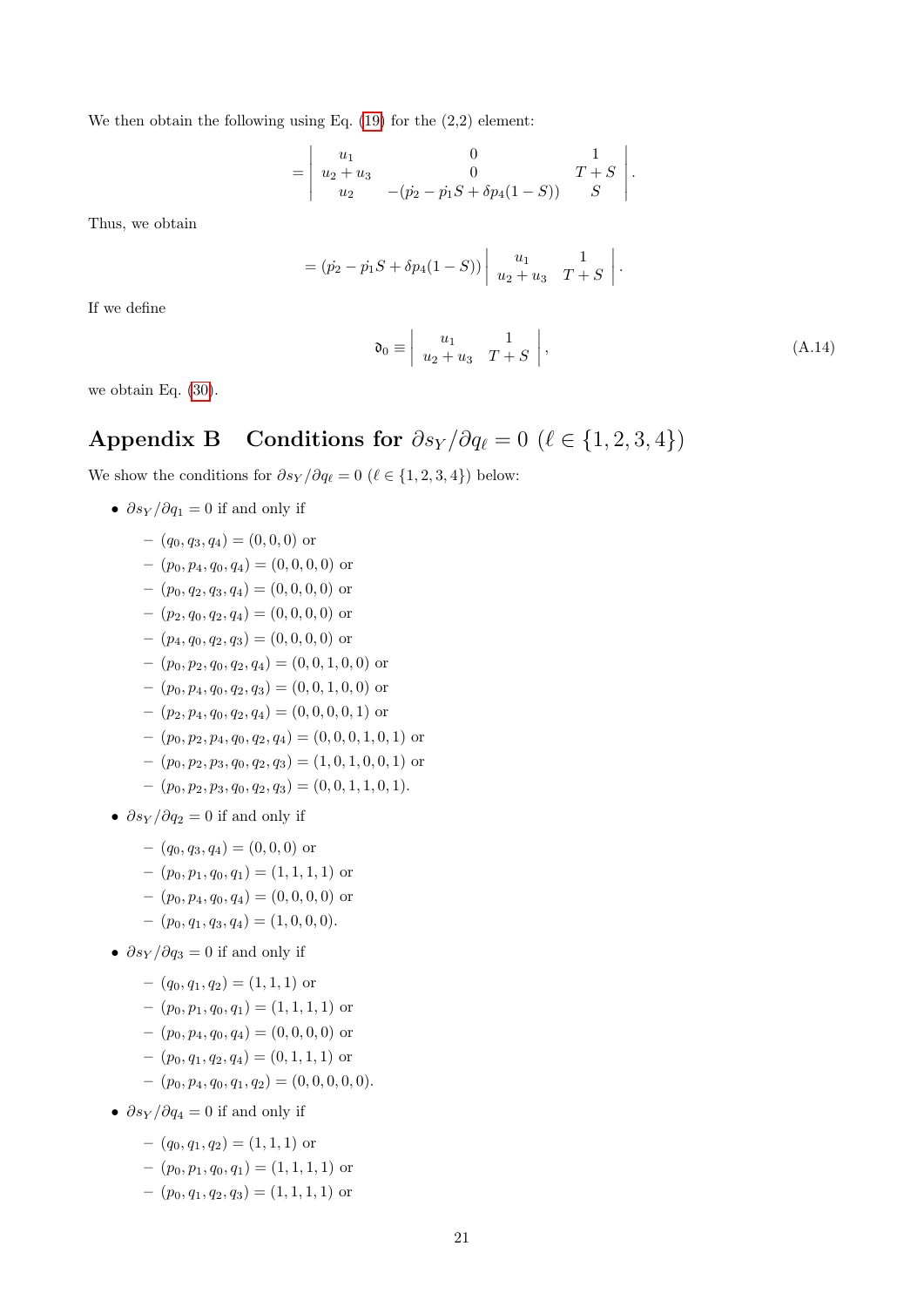- $-(p_1, q_0, q_2, q_3) = (1, 1, 1, 1)$  or
- $-(p_3, q_0, q_1, q_3) = (1, 1, 1, 1)$  or
- $(p_0, p_3, q_0, q_1, q_3) = (1, 1, 0, 1, 1)$  or
- $-(p_1, p_3, q_0, q_1, q_3) = (1, 1, 1, 0, 1)$  or
- $-(p_0, p_1, p_3, q_1, q_2, q_3) = (1, 1, 1, 0, 1, 1)$  or
- $(p_0, p_2, p_3, q_0, q_2, q_3) = (1, 0, 1, 0, 1, 1).$

## Acknowledgment

This study was partly supported by JSPS KAKENHI, Grant Number JP19K04903 (G.I.).

# Additional Information

Declarations of interest: none.

## References

- <span id="page-21-0"></span>[1] R. L. Trivers. The evolution of reciprocal altruism. Q. Rev. Biol., 46:35–57, 1971.
- [2] M. A. Nowak. Evolutionary Dynamics. Harvard University Press, Cambridge, MA, 2006.
- <span id="page-21-1"></span>[3] K. Sigmund. The Calculus of Selfishness. Princeton University Press, Princeton, NJ, 2010.
- <span id="page-21-2"></span>[4] E. Akin. The iterated prisoner's dilemma: Good strategies and their dynamics. Ergodic Theory, Advances in Dynamics, (de Gruyter, Berlin, 2016):77–107, 2016.
- [5] C. Adami and A. Hintze. Evolutionary instability of zero-determinant strategies demonstrates that winning is not everything. Nat. Comm., 4:2193, 2013.
- [6] C. Hilbe, M. A. Nowak, and K. Sigmund. Evolution of extortion in Iterated Prisoner's Dilemma games. Proc. Natl. Acad. Sci. USA, 110:6913–6918, 2013.
- [7] C. Hilbe, M. A. Nowak, and A. Traulsen. Adaptive dynamics of extortion and compliance. PLoS ONE, 8:e77886, 2013.
- <span id="page-21-5"></span>[8] J. Chen and A. Zinger. The robustness of zero-determinant strategies in Iterated Prisoner's Dilemma games. J. Theor. Biol., 357:46–54, 2014.
- [9] A. Szolnoki and M. Perc. Evolution of extortion in structured populations. Phys. Rev. E, 89:022804, 2014.
- [10] A. Szolnoki and M. Perc. Defection and extortion as unexpected catalysts of unconditional cooperation in structured populations. Sci. Rep., 4:5496, 2014.
- [11] Z. X. Wu and Z. Rong. Boosting cooperation by involving extortion in spatial prisoner's dilemma games. Phys. Rev. E, 90:062102, 2014.
- <span id="page-21-3"></span>[12] C. Hilbe, B. Wu, A. Traulsen, and M. A. Nowak. Evolutionary performance of zero-determinant strategies in multiplayer games. J. Theor. Biol., 374:115–124, 2015.
- [13] J. Liu, Y. Li, C. Xu, and P. M. Hui. Evolutionary behavior of generalized zero-determinant strategies in iterated prisoner's dilemma. Physica A, 430:81–92, 2015.
- [14] X. Xu, Z. Rong, Z. X. Wu, T. Zhou, and C. K. Tse. Extortion provides alternative routes to the evolution of cooperation in structured populations. Phys. Rev. E, 95:052302, 2017.
- [15] J. Wang and J. Guo. A synergy of punishment and extortion in cooperation dilemmas driven by the leader. Chaos Solitons Fractals, 119:263–268, 2019.
- <span id="page-21-4"></span>[16] A. J. Stewart and J. B. Plotkin. From extortion to generosity, evolution in the Iterated Prisoner's Dilemma. Proc. Natl. Acad. Sci. USA, 110:15348–15353, 2013.